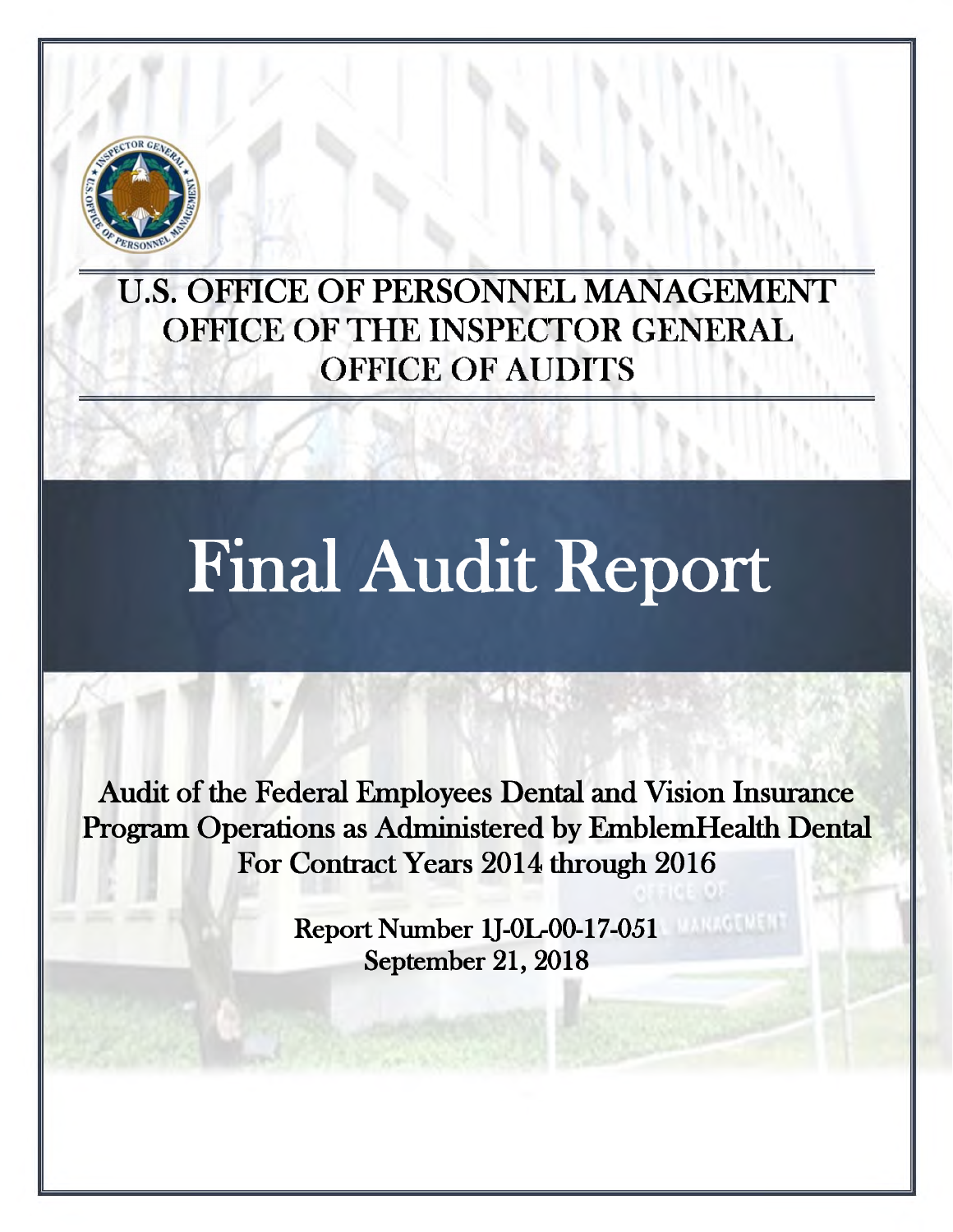# <span id="page-1-0"></span>EXECUTIVE SUMMARY

*Audit of the Federal Employees Dental and Vision Insurance Program Operations as Administered by EmblemHealth Dental* 

#### **Report No. 1J-0L-00-17-051 September 21, 2018**

#### **Why Did We Conduct the Audit?**

The objective of the audit was to determine whether costs charged to the Federal Employees Dental and Vision Insurance Program (FEDVIP) and services provided to its members for contract years 2014 through 2016 were in accordance with Contract Number OPM01-FEDVIP-01AP-5 and applicable Federal regulations.

#### **What Did We Audit?**

The Office of the Inspector General has completed a performance audit of EmblemHealth Dental's (Plan) annual accounting statements, claims processing, fraud and abuse program, performance guarantees, and premium rate proposals as they relate to FEDVIP operations for contract years 2014 through 2016. We conducted a site visit from November 6 through November 16, 2017, at the Plan's office in New York, New York. We completed all audit work at our offices in Washington, D.C. and Cranberry Township, Pennsylvania.

Michael R. Esser **Assistant Inspector General** for Audits

#### **What Did We Find?**

We determined that the Plan needs to strengthen its procedures and controls related to the following audit areas:

#### Annual Accounting Statement Review

- $\bullet$  The Plan failed to submit its 2016 Annual Accounting Statements (AAS) to the U.S. Office of Personnel Management.
- The Plan understated the amount of premiums received in its 2014 AAS and inappropriately categorized two line items as expenses in its 2014 through 2016 AAS.

#### Claims Processing Review

 $\bullet$  The Plan paid \$10,281 in claims to two debarred providers in 2015 and 2016.

#### Performance Guarantees Review

• The Plan failed to track and meet numerous performance standards that it guaranteed for 2014 through 2016.

#### Premium Rate Proposals Review

• The Plan was unable to support several pricing assumptions used in its 2014 premium rate proposal.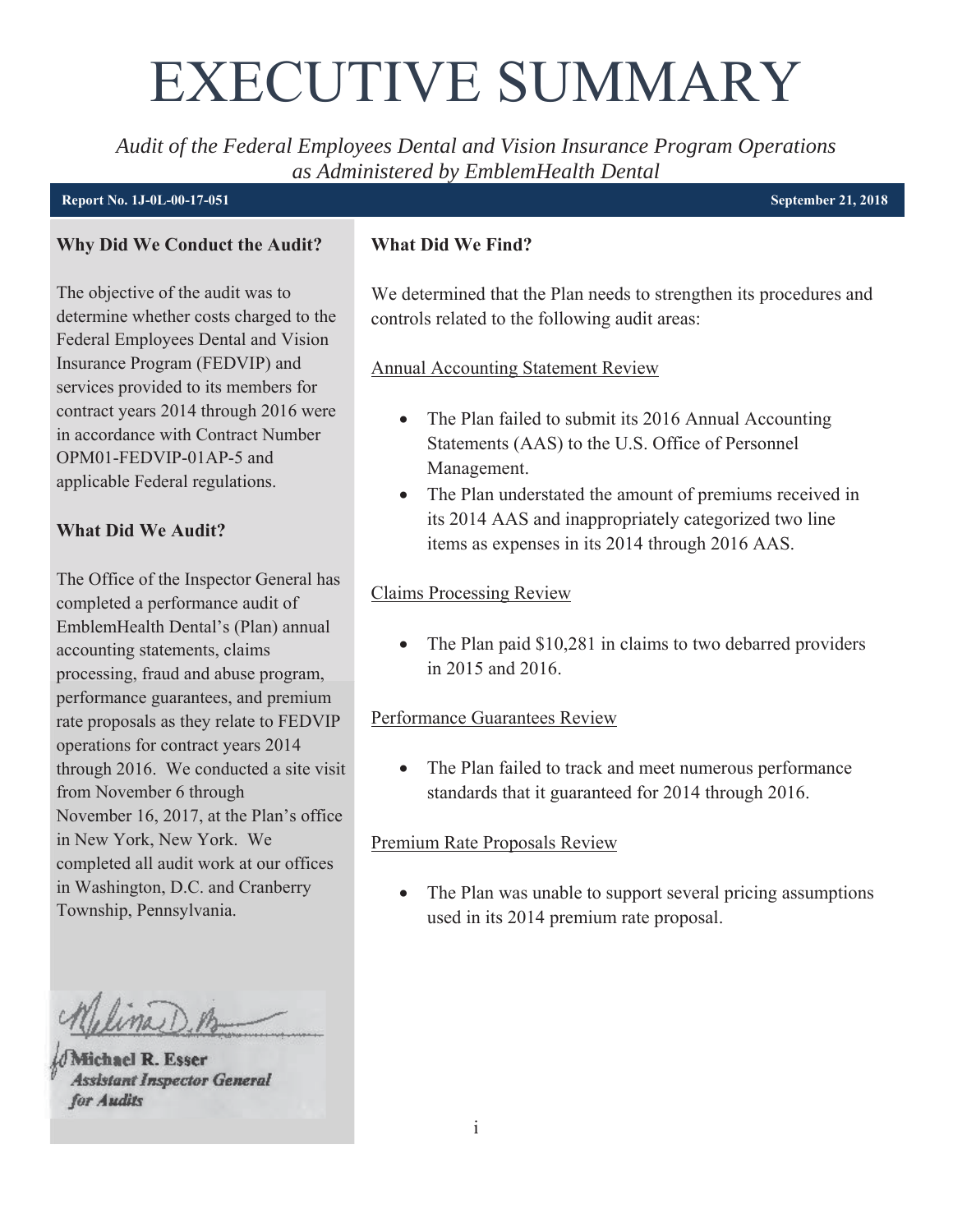## ABBREVIATIONS

<span id="page-2-0"></span>

| <b>AAS</b>    | <b>Annual Accounting Statements</b>                                        |  |
|---------------|----------------------------------------------------------------------------|--|
| Act           | The Federal Employee Dental and Vision Benefits Enhancement Act<br>of 2004 |  |
| Contract      | <b>Contract Number OPM01-FEDVIP-01AP-5</b>                                 |  |
| CY            | <b>Contract Year</b>                                                       |  |
| <b>DHHS</b>   | <b>U.S. Department of Health and Human Services</b>                        |  |
| <b>FAR</b>    | <b>Federal Acquisition Regulations</b>                                     |  |
| <b>FEDVIP</b> | <b>Federal Employees Dental and Vision Insurance Program</b>               |  |
| <b>FWA</b>    | <b>Fraud, Waste, and Abuse</b>                                             |  |
| <b>OIG</b>    | <b>Office of the Inspector General</b>                                     |  |
| <b>OPM</b>    | <b>U.S. Office of Personnel Management</b>                                 |  |
| Plan          | <b>EmblemHealth Dental (formerly GHI Dental)</b>                           |  |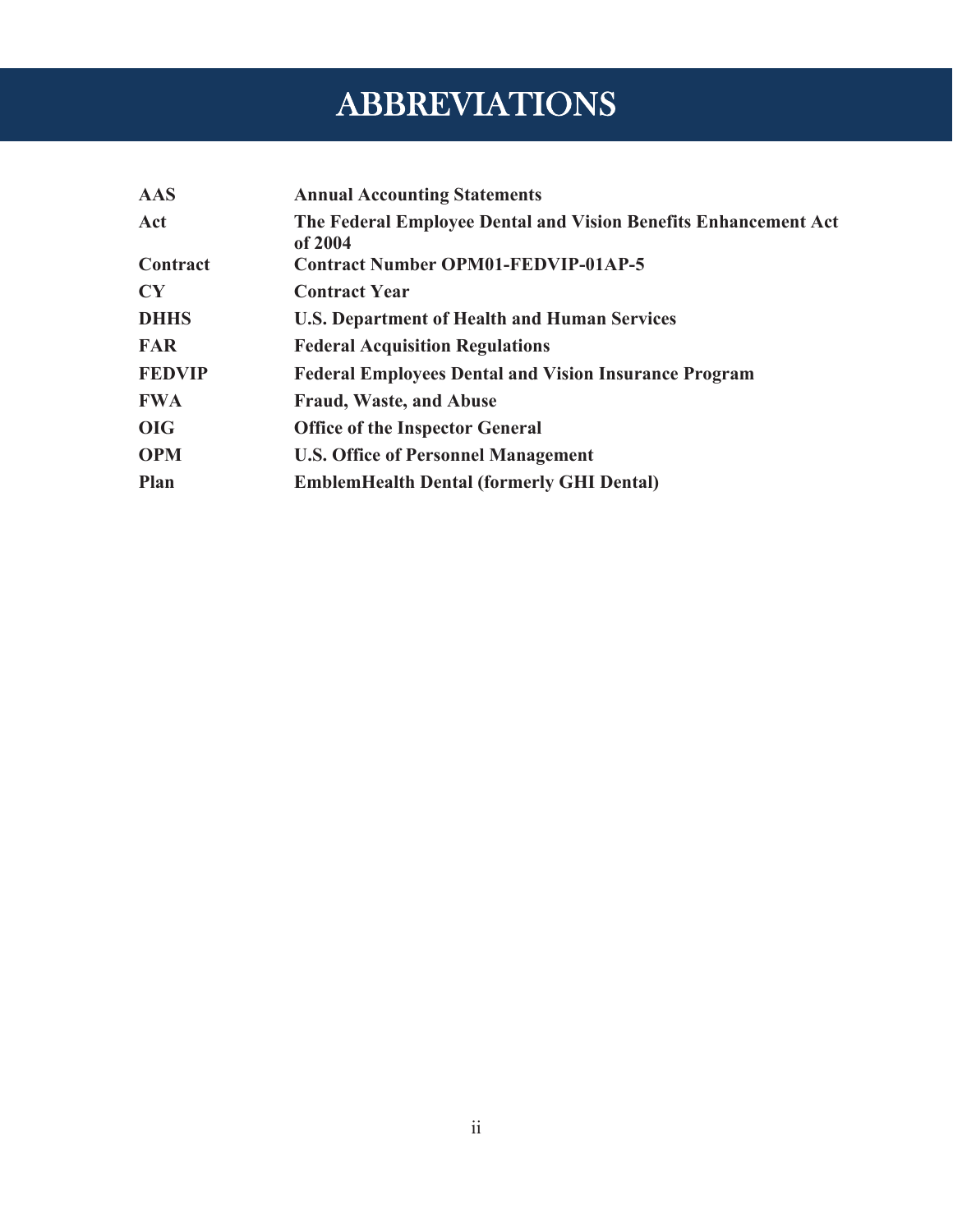## TABLE OF CONTENTS

#### **Page**

| I.   |                                                                                |  |  |  |
|------|--------------------------------------------------------------------------------|--|--|--|
| Η.   |                                                                                |  |  |  |
| III. |                                                                                |  |  |  |
|      |                                                                                |  |  |  |
|      |                                                                                |  |  |  |
|      |                                                                                |  |  |  |
|      |                                                                                |  |  |  |
|      |                                                                                |  |  |  |
|      |                                                                                |  |  |  |
|      |                                                                                |  |  |  |
|      |                                                                                |  |  |  |
|      |                                                                                |  |  |  |
|      | <b>APPENDIX</b> (The Plan's Response to the Draft Report, dated June 26, 2018) |  |  |  |

### **[REPORT FRAUD, WASTE, AND MISMANAGEMENT](#page-23-0)**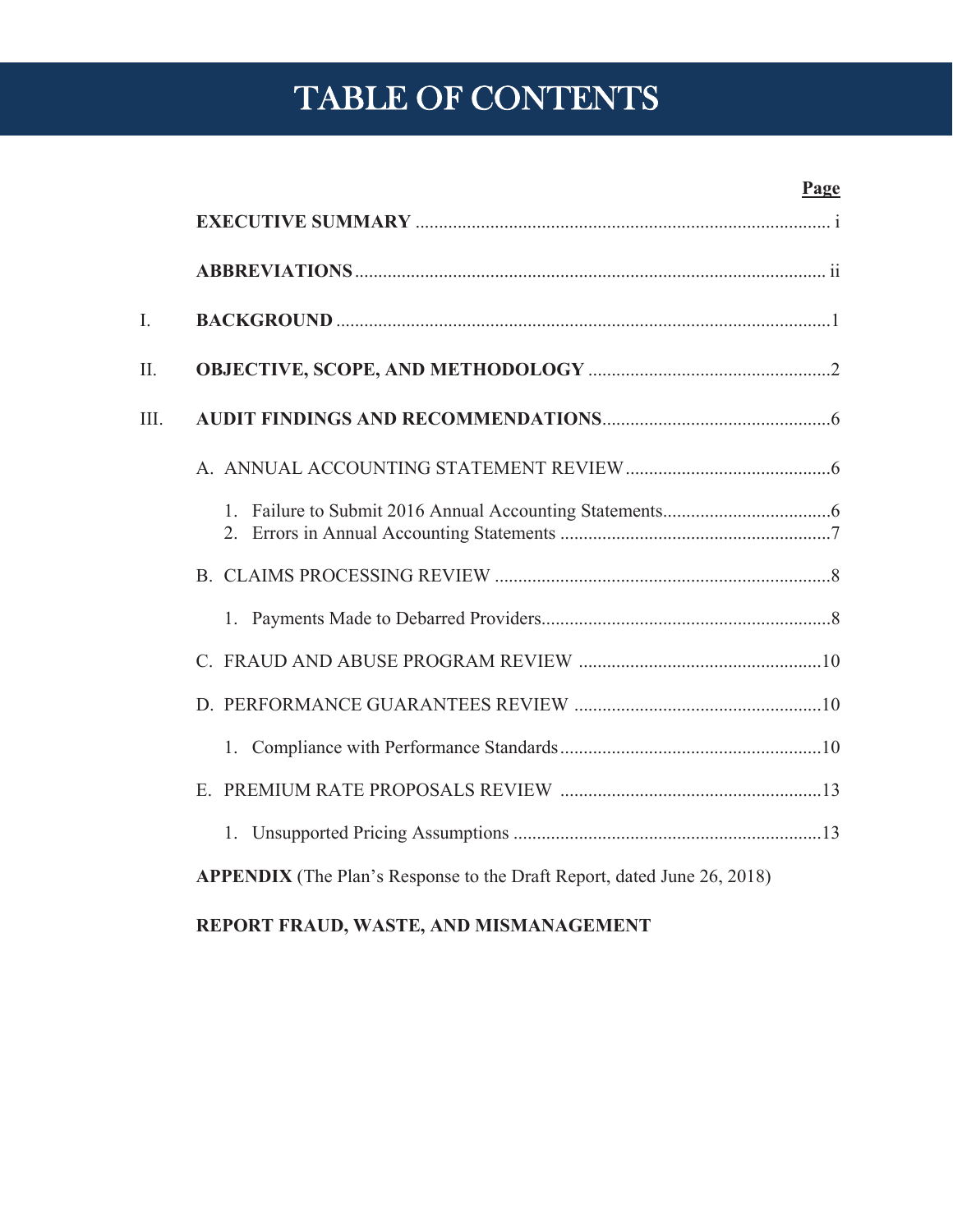### I. BACKGROUND

<span id="page-4-0"></span>This report details the results of our audit of the Federal Employees Dental and Vision Insurance Program (FEDVIP) operations as administered by EmblemHealth Dental (Plan) for contract years 2014 through 2016. The audit was performed by the U.S. Office of Personnel Management's (OPM) Office of the Inspector General (OIG), as authorized by the Inspector General Act of 1978, as amended.

The FEDVIP was created on December 23, 2004, by the Federal Employee Dental and Vision Benefits Enhancement Act of 2004 (Act). The Act provided for the establishment of programs under which supplemental dental and vision benefits are made available to Federal employees, retirees, and their dependents.

OPM has overall responsibility to maintain the FEDVIP website, act as a liaison and facilitate the promotion of the FEDVIP through Federal agencies, be responsive on a timely basis to the carriers' requests for information and assistance, and perform functions typically associated with insurance commissions such as the review and approval of rates, forms, and educational materials.

OPM contracts with the Plan to provide dental coverage to Federal beneficiaries enrolled in the Plan under the FEDVIP. The Plan's responsibilities under Contract Number OPM01-FEDVIP-01AP-5 (Contract) are carried out at its office located in New York, New York. Section I.11 of the Contract includes a provision, Inspection of Services – Fixed Price, which allows for audits of the Plan's FEDVIP operations.

This was the OIG's first audit of the Plan's FEDVIP operations. The initial results of this audit were discussed with Plan officials during an exit conference on February 27, 2018. A draft report was provided to the Plan on May 24, 2018, for its review and comment. The Plan's response to the draft report was considered in preparation of this final report and is included as an Appendix.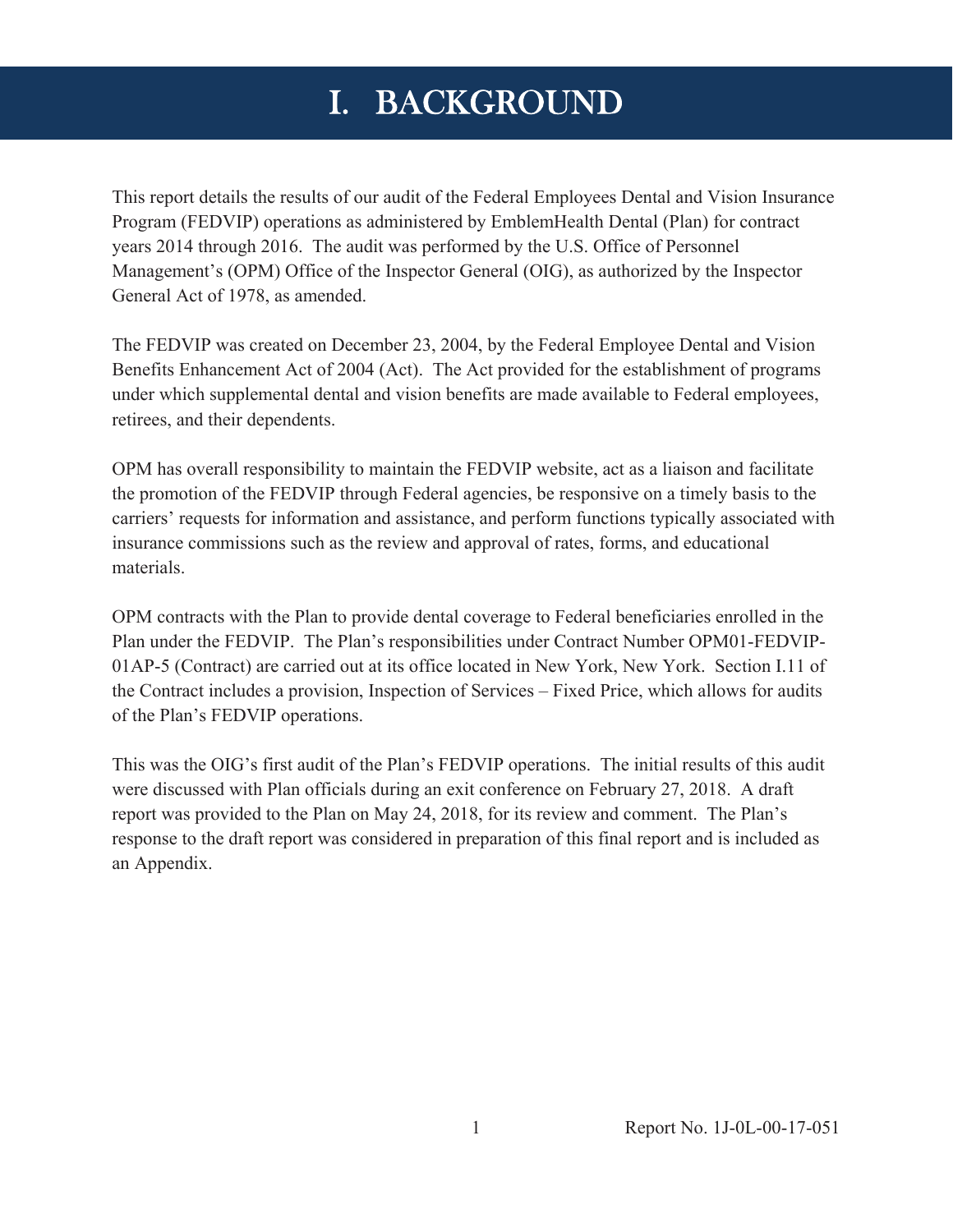## <span id="page-5-0"></span>II. OBJECTIVES, SCOPE, AND METHODOLOGY

### **OBJECTIVES**

The main objective of the audit was to determine whether costs charged to the FEDVIP and services provided to its members for contract years 2014 through 2016 were in accordance with the terms of the Contract and applicable Federal regulations.

Our specific audit objectives were to determine if:

#### **Annual Accounting Statement Review**

- $\bullet$  The premiums received were accurately reported in the 2014 through 2016 annual accounting statements (AAS).
- Administrative expenses were allowable, allocable, and reasonable in compliance with the Contract and Federal Acquisition Regulation (FAR) Subpart 31.2.

#### **Claims Processing Review**

- $\bullet$  The Plan paid claims in accordance with the terms of the Contract, its annual benefit brochures, and its internal policies and procedures.
- The Plan paid any dental claims to debarred providers.

#### **Fraud and Abuse Program Review**

 $\bullet$  The Plan has an effective fraud and abuse program, and if potential fraud cases are being reported to OPM in accordance with the FEDVIP Fraud, Waste, and Abuse (FWA) **Memorandum** 

#### **Performance Guarantees Review**

• The Plan accurately measured its performance and complied with any standards guaranteed in the Contract.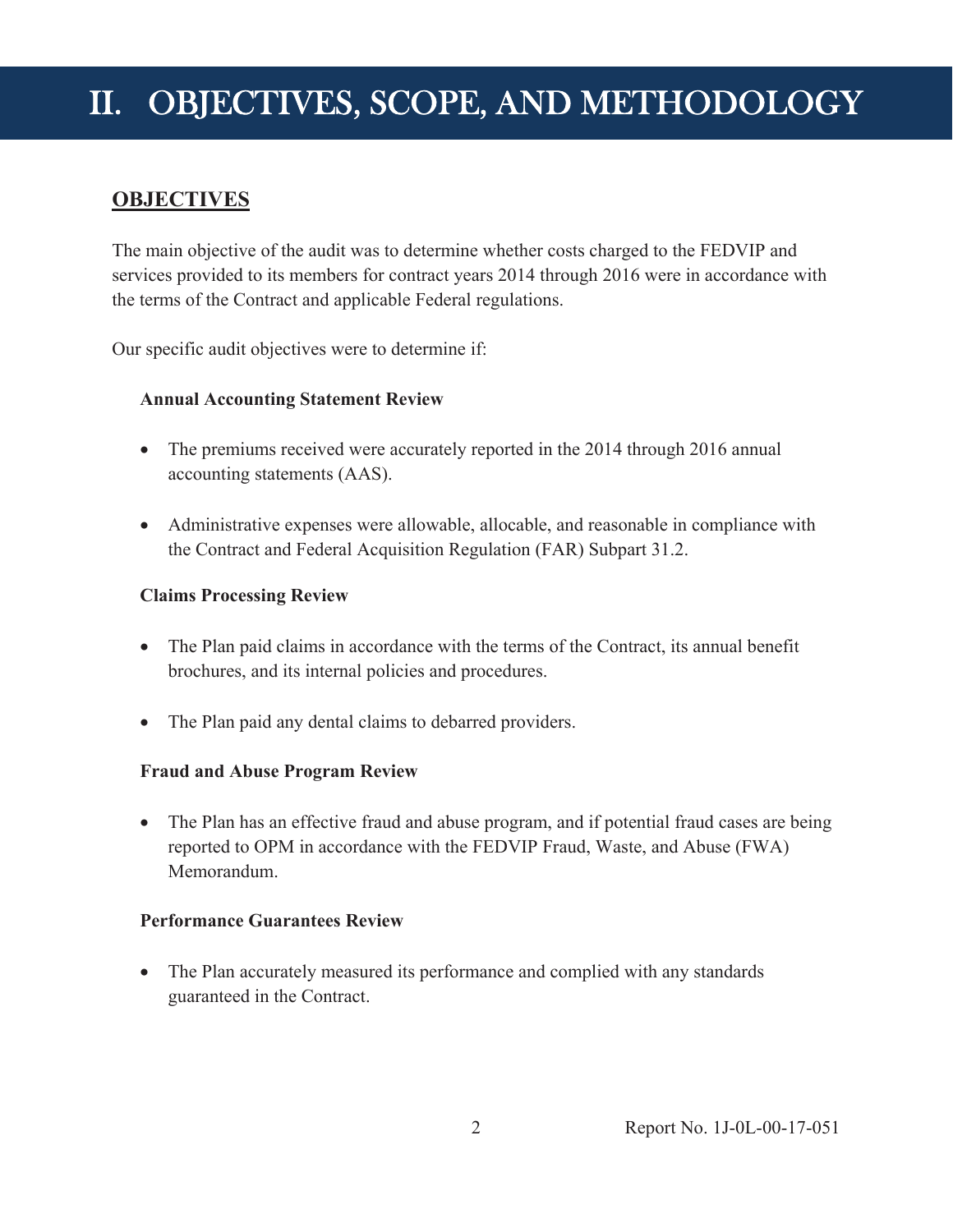#### **Premium Rate Proposals Review**

• The Plan accurately developed its 2014 through 2016 FEDVIP premium rates.

### **SCOPE AND METHODOLOGY**

We conducted this performance audit in accordance with generally accepted government auditing standards. Those standards require that we plan and perform the audit to obtain sufficient and appropriate evidence to provide a reasonable basis for our findings and conclusions based on the audit objectives. We believe that the evidence obtained provides a reasonable basis for our findings and conclusions based on the audit objectives.

This performance audit included reviews of the Plan's AAS, claims processing, fraud and abuse program, performance guarantees, and premium rate proposals as they relate to FEDVIP operations for contract years 2014 through 2016. A site visit was conducted at the Plan's office in New York, New York from November 6 through 16, 2017. Additional audit work was completed at our offices in Washington, D.C. and Cranberry Township, Pennsylvania.

| <b>Contract</b><br>Year | Premium<br><b>Revenue</b> | <b>Benefits</b><br>Paid | <b>Administrative</b><br><b>Expenses</b> | <b>Profit</b> |
|-------------------------|---------------------------|-------------------------|------------------------------------------|---------------|
| 2014                    | \$11,054,857              | \$8,173,917             | \$674,519                                | \$2,703,755   |
| 2015                    | \$12,288,676              | \$10,084,272            | \$1,046,301                              | \$1,545,396   |
| 2016                    | \$14,491,476              | \$10,865,685            | \$1,073,523                              | \$2,453,573   |
| <b>Total</b>            | \$37,835,010              | \$29,123,874            | \$2,794,342                              | \$6,702,724   |

The Plan reported the following premium revenue, dental benefits paid, administrative expenses, and profit for contract years 2014 through 2016 in its AAS:

In planning and conducting the audit, we obtained an understanding of the Plan's internal control structure to help determine the nature, timing, and extent of our auditing procedures. This was determined to be the most effective approach to select areas of audit. For those areas selected, we primarily relied on substantive tests of transactions and not tests of controls. Additionally, since our audit would not necessarily disclose all significant matters in the internal control structure, we do not express an opinion on the Plan's system of internal controls taken as a whole.

We also conducted tests of accounting records and other auditing procedures as we considered necessary to determine compliance with the Contract and 5 Code of Federal Regulations Part 894. Exceptions noted in the areas reviewed are set forth in the "Audit Findings and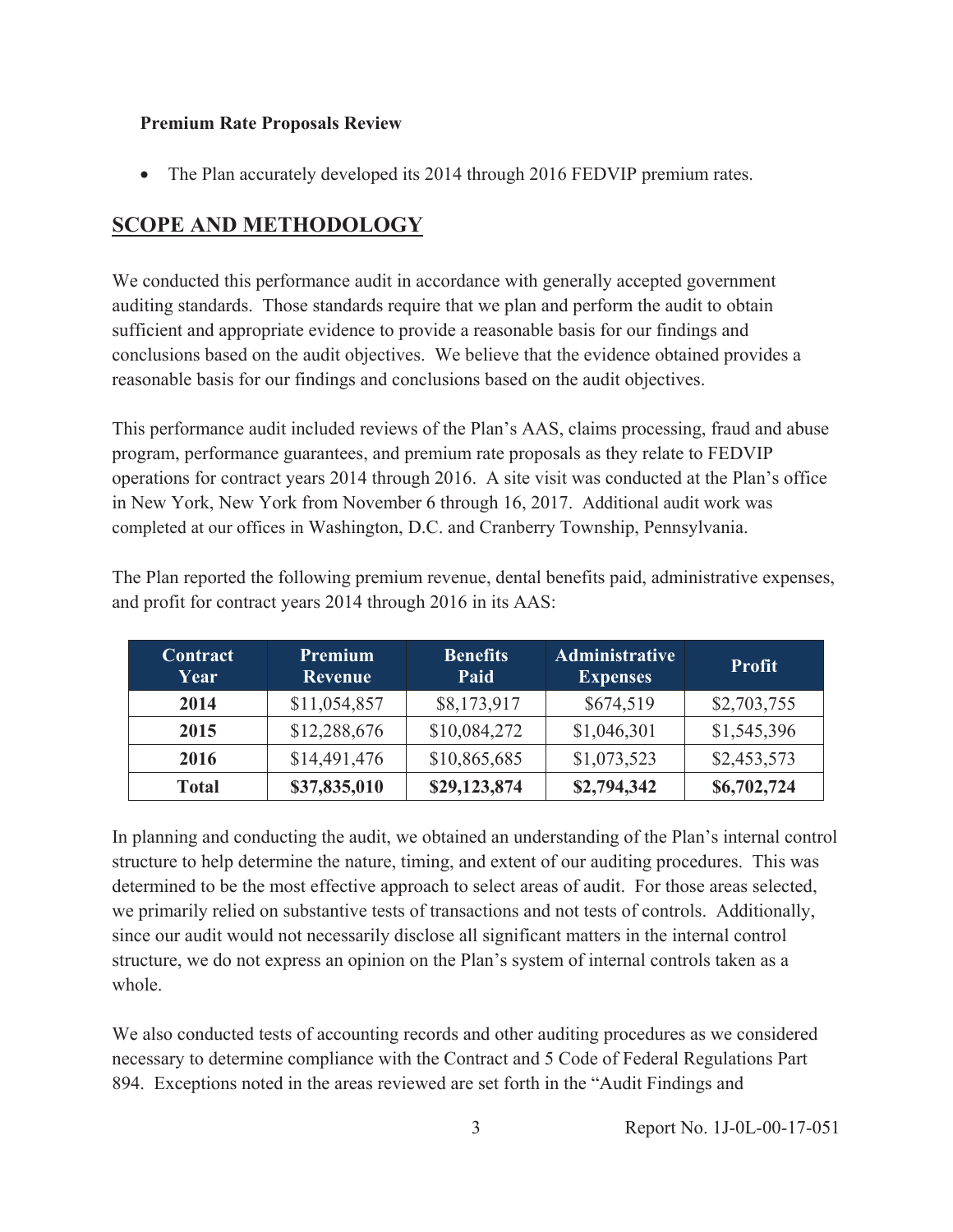Recommendations" section of this report. With respect to the items not tested, nothing came to our attention that caused us to believe that the Plan had not complied, in all material respects, with those provisions.

In conducting the audit, we relied to varying degrees on computer-generated data provided by the Plan. Due to time constraints, we did not verify the reliability of the data generated by the various information systems involved. However, while utilizing the computer-generated data during our audit, nothing came to our attention to cause us to doubt its reliability. We believe that the data was sufficient to achieve our audit objectives. To determine whether costs charged to the FEDVIP and services provided to its members for contract years 2014 through 2016 were in accordance with the terms of the Contract and applicable Federal regulations, we performed the following audit steps:

#### **Annual Accounting Statement Review**

- We reconciled the Plan's premiums earned, as reported in the AAS, against the premium funds transferred from BENEFEDS to determine if they were accurately reported to OPM.
- We met with Plan personnel to determine what allocation methodology was used for administrative expenses and reviewed documentation provided to determine reasonableness. We reconciled administrative expenses reported in the AAS to the cost centers and trial balance to determine if the Plan's administrative expenses were allowable, allocable, and reasonable in compliance with the Contract and FAR Subpart 31.2. Additionally, we judgmentally selected and reviewed 8 expense accounts for 2014 through 2016, totaling \$1,500,348, out of a universe of 236 expense accounts, totaling \$2,794,342. Our selection was based on account descriptions with the highest risk of being unallowable.

#### **Claims Processing Review**

- Using the EZQuant Random Number Generator, we selected a random sample of 50 claims per year for 2014 through 2016, totaling 150 claims with an amount paid of \$29,474, from a universe of 148,061 claims totaling \$28,190,583, to determine if they were properly paid in accordance with the terms of the Contract, the Plan's benefit brochures, and its internal policies and procedures.
- We ran the U.S. Department of Health and Human Services (DHHS) and OPM's lists of debarred providers against the claims data base to determine if any claims were paid to debarred providers.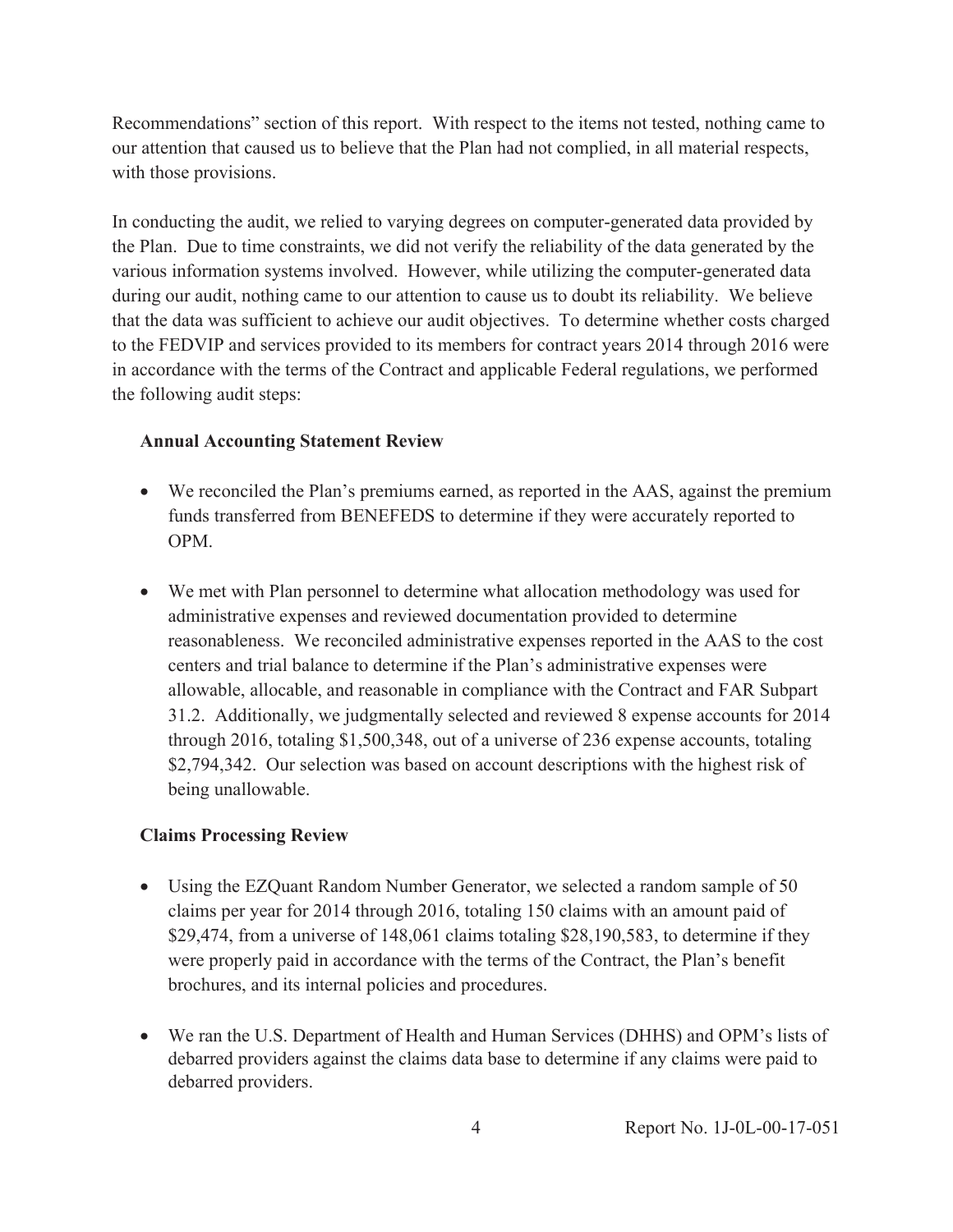#### **Fraud and Abuse Program Review**

• We met with the Plan to gain an understanding of its fraud and abuse program and reviewed policies and procedures for fraud and abuse to ensure that they complied with OPM's FEDVIP FWA Memorandum.

#### **Performance Guarantees Review**

• We compared the Plan's performance results against each standard that was guaranteed in the contract to determine if the Plan met all of the standards and if the performance results were accurately reported.

#### **Premium Rate Proposals Review**

 $\bullet$  We traced the data used to develop the Plan's 2014 through 2016 premium rate proposals to supporting documentation to determine if the Plan accurately developed its premium rates for the FEDVIP.

The samples mentioned above that were selected and reviewed in performing the audit were not statistically based. Consequently, the results could not be projected to the universe since it is unlikely that the results are representative of the universe taken as a whole.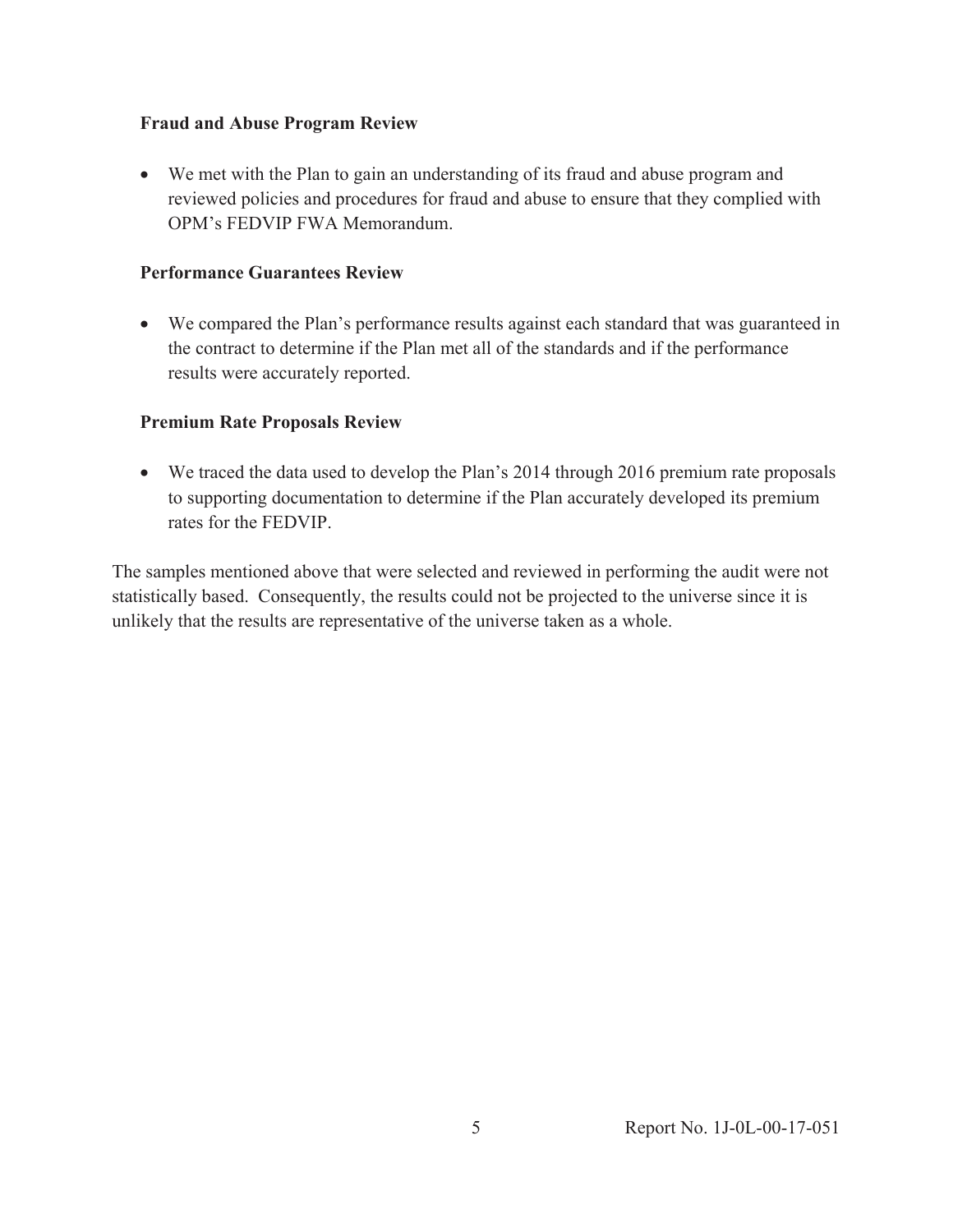### <span id="page-9-0"></span>III. AUDIT FINDINGS AND RECOMMENDATIONS

#### **A. Annual Accounting Statement Review**

#### **1. Failure to Submit 2016 Annual Accounting Statements Procedural Procedural Procedural 1. Procedural Procedural 1.**

The Plan failed to submit its 2016 certified AAS to OPM as required by the Contract.

Section K.9 of the Contract requires the Plan to submit to OPM a certified AAS summarizing the financial results of its FEDVIP operations for the previous fiscal year.

**The Plan did not** 

FEDVIP operations<br>to OPM as<br>to OPM as required by the requested a copy for the purpose of our audit. The Plan provided a copy of the 2016 AAS to the auditors in September 2017, and stated that the submission of the AAS to OPM was unintentionally delayed due to an

unexpected staffing change. The auditors provided a copy to OPM for its records.

The Plan's failure to submit a certified AAS for 2016 caused OPM to approve the next year's premium rates without knowing the Plan's financial operations, accuracy of the prior year's premium rates, or profit margin.

#### **Recommendation 1**

We recommend the Plan implement policies and procedures to ensure a timely submission of its certified AAS to OPM by June of each year.

#### *Plan Response:*

*The Plan agrees with the recommendation and says it has implemented a timeline tracking grid to ensure timely submissions of the certified AASs by June of each year.* 

#### **Recommendation 2**

We recommend that OPM implement procedures to collect and verify the submission of the carrier's AAS for FEDVIP operations in a timely manner, thereby allowing OPM's Office of Actuaries and Program Office the necessary time to assess the carrier's prior year financial results before approving its premium rates.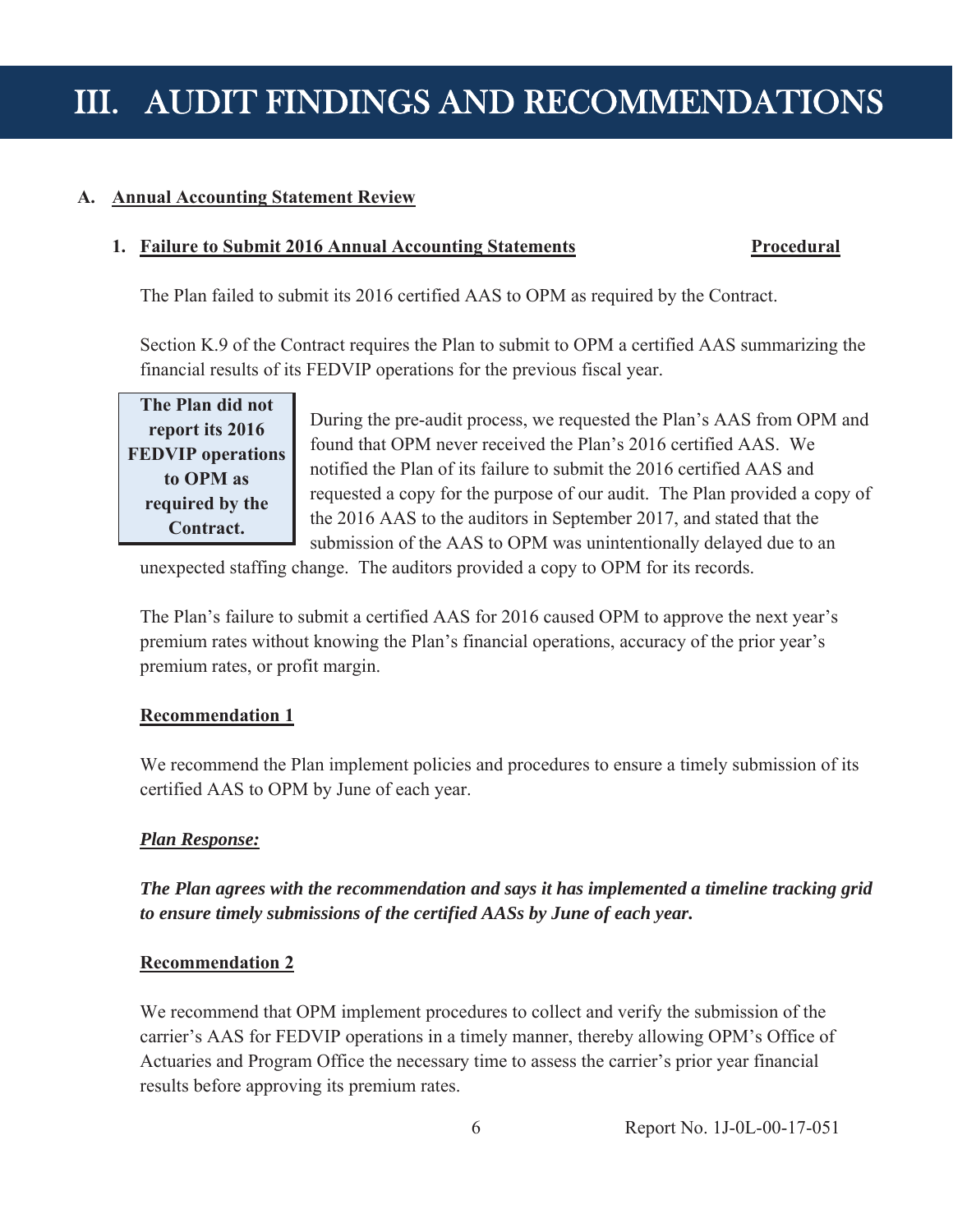#### <span id="page-10-0"></span>*Plan Response:*

*The Plan agreed to work with OPM on implementing procedures to collect and verify submissions of the AAS in a timely manner.* 

#### **2. Errors in Annual Accounting Statements Procedural**

The Plan understated premiums received by approximately \$2.1 million in its 2014 AAS and improperly classified several accounts as expenses in its 2014 through 2016 AAS.

Section K.9 of the Contract requires the Plan to submit AAS that show the financial results for its FEDVIP operations, including actual income received by the Plan and its incurred costs that are allowable in accordance with the Federal Acquisition Regulation.

To determine the accuracy of the net premium received, as reported in the Plan's AAS, we compared the premium amounts that were credited to the Plan by BENEFEDS, FEDVIP's third party administrator, with the premium amounts that were reported in the Plan's AAS for calendar year's (CY) 2014 through 2016. Our review showed that the Plan understated its net premiums received for FEDVIP operations in CY 2014 by \$2,092,328. The Plan stated that this variance was due to it using a formula to calculate the net premium in its AAS (incurred claims plus total expenses minus service charge) instead of reporting actual premium received from BENEFEDS during the CY.

Additionally, we reviewed the claims and administrative expenses reported in the Plan's AAS by recalculating the amounts and tracing the expenses to supporting documentation. During this analysis, we determined the Plan improperly included OPM and BENEFEDS service charges under the expense category, along with a statutory reserve amount of one

percent, on the 2014 through 2016 AAS. The service charge is for **The Plan misstated** OPM's and BENEFEDS administrative fee, which is collected by **premiums and** BENEFEDS and paid directly to OPM with that premium amount **expenses in its AAS**  never going to the Plan. Since the Plan reports net premium, or total premium less BENEFEDS and OPM's service charge, the Plan **shown a high shown a high should** not be reporting the service charge as an expense. The Plan **profit.** 

**that would have shown a higher**

also should not be reporting a one percent statutory reserve as an expense. This statutory reserve amount is required by state law to help pay claims in the event that the Plan becomes insolvent. This amount is held in reserve from the Plan's profit, is classified as a reserve and not an expense, and by law cannot be disbursed except to pay claims in the case of the Plan's insolvency. The Plan stated that these reporting errors were due to the absence of formal instructions or a uniform template from OPM.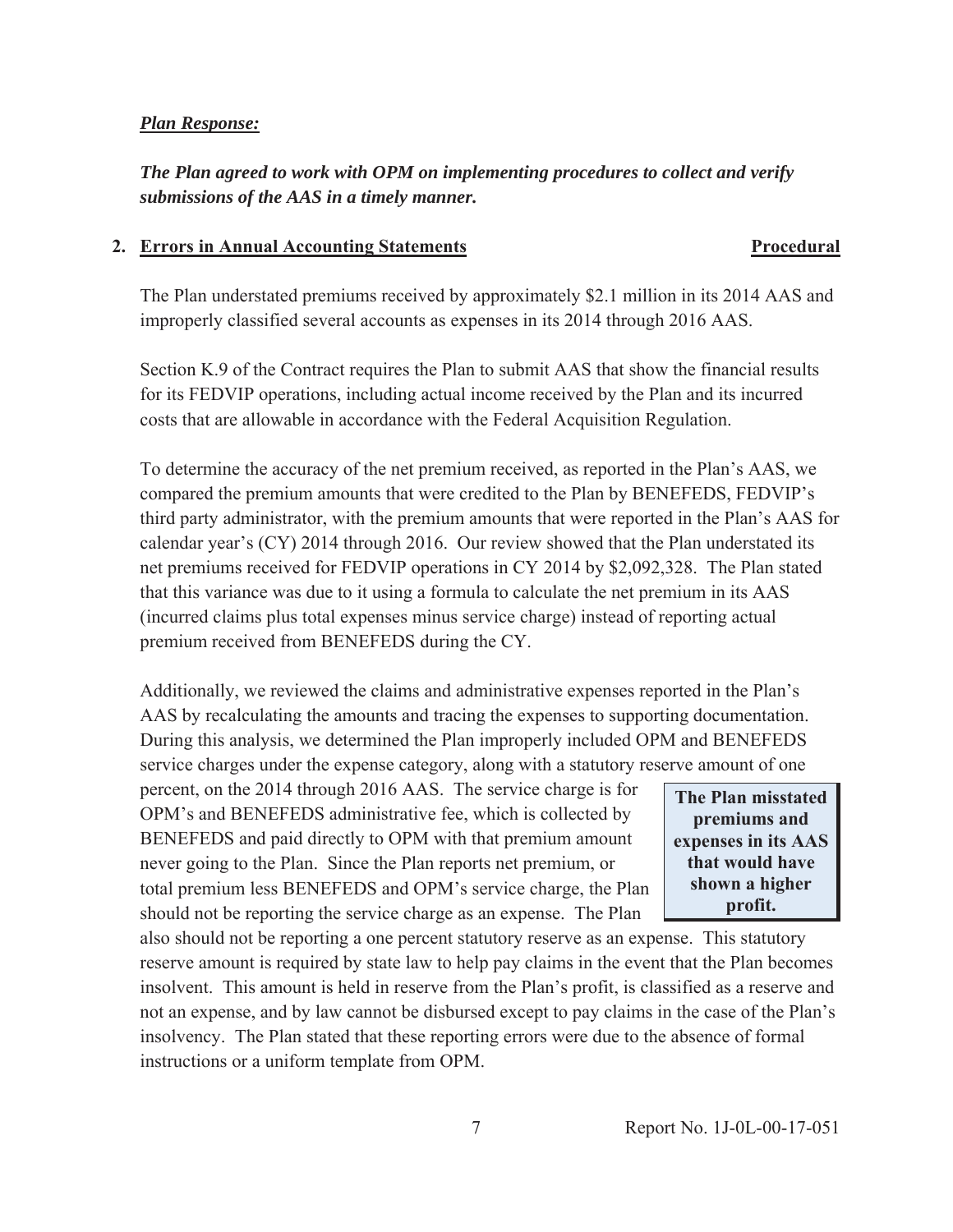<span id="page-11-0"></span>By misstating premiums and expenses in its AAS, the Plan did not accurately report its profit, which is considered by OPM when approving premium rates.

#### **Recommendation 3**

We recommend that the Plan create policies and procedures to ensure that its certified AAS accurately reports premiums received from BENEFEDS and expenses incurred for FEDVIP operations during the CY in accordance with the Federal Acquisition Regulation.

#### *Plan Response:*

*The Plan agrees with the recommendation and states it has created policies and procedures to ensure that its certified AAS accurately reports premiums received and expenses incurred for FEDVIP operations during the CY in accordance with Federal regulations.* 

#### **Recommendation 4**

We recommend that the Plan submit a revised 2014 certified AAS to OPM's Program Office and Office of Actuaries that accurately reports the premiums received and expenses incurred during CY 2014.

#### *Plan Response:*

*The Plan agrees with the recommendation and has submitted a revised AAS for CY 2014.* 

#### **OIG Response:**

After reviewing the revised 2014 AAS, we recommend that the Plan also submit a revised 2015 and 2016 AAS to accurately show its financial results from FEDVIP operations.

#### **B. CLAIMS PROCESSING REVIEW**

#### **1. Claims Paid to Debarred Providers 1. Claims Paid to Debarred Providers**

The Plan paid \$10,281 in claims to two debarred providers listed on both OPM-OIG's Debarment and Sanctions Listing and the DHHS Listing of Excluded Providers.

The DHHS website [\(https://oig.hhs.gov/faqs/exclusions-faq.asp\)](https://www.oig.hhs.gov/faqs/exclusions-faq/asp) states that "OIG's [List of Excluded Individuals/Entities] provides information to the health care industry, patients and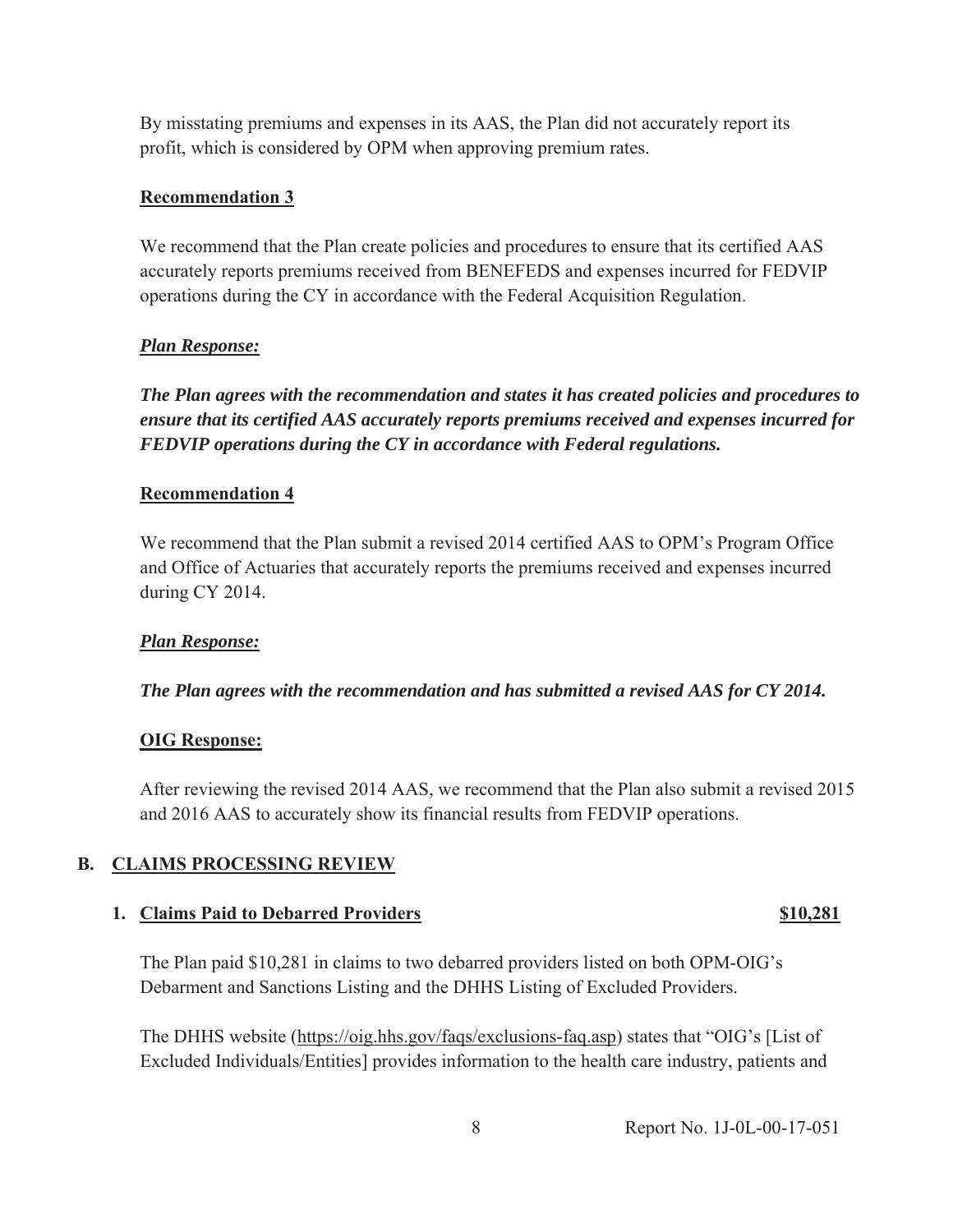Medicare, Medicaid and all other Federal health care programs." the public regarding individuals and entities currently excluded from participation in

Additionally, the Plan stated in its internal policies and procedures "On a periodic basis, [the OPM] debarment listings are reviewed against the records of all EmblemHealth participating dental providers maintained in the Fastrak provider file system."

**FEDVIP claims were As part of our claims review, we ran a match of debarred dental providers from OPM-OIG's Debarment and Sanctions Listing against <b>paid to two** providers that were<br>debarred for felony<br>healthcare and<br>program related<br> $\begin{bmatrix} 10 & 10 & 100 \\ 10 & 10 & 100 \\ 10 & 10 & 100 \\ 10 & 10 & 100 \\ 10 & 10 & 100 \\ 10 & 10 & 100 \\ 10 & 10 & 100 \\ 10 & 10 & 100 \\ 10 & 10 & 100 \\ 10 & 10 & 100 \\ 10 & 10 & 100 \\$ **program related** We also identified the same two providers on the DHHS Listing of convictions. **Excluded Providers.** 

The Plan was unaware of this issue and determined the cause to be a breakdown in its debarment review process. The Plan also reported that it will take action by updating its records to reflect the debarred status of the two providers and by establishing protocols to ensure appropriate actions are taken going forward.

Because the Plan failed to identify these two providers as being debarred by both the OPM-OIG and DHHS, the FEDVIP had \$10,281 of Federal employee funds inappropriately paid to these two debarred providers, along with an increased risk to patient safety.

#### **Recommendation 5**

We recommend that the Plan immediately stop payments to these two debarred providers, remove them from the Plan's network, and notify affected members of the patient safety risk.

#### *Plan Response:*

*The Plan agrees with the recommendation and states that it has stopped payments to these providers and removed them from the Plan's network.* 

#### **Recommendation 6**

We recommend that the Plan initiate recoveries for the \$10,281 that was paid to the debarred providers.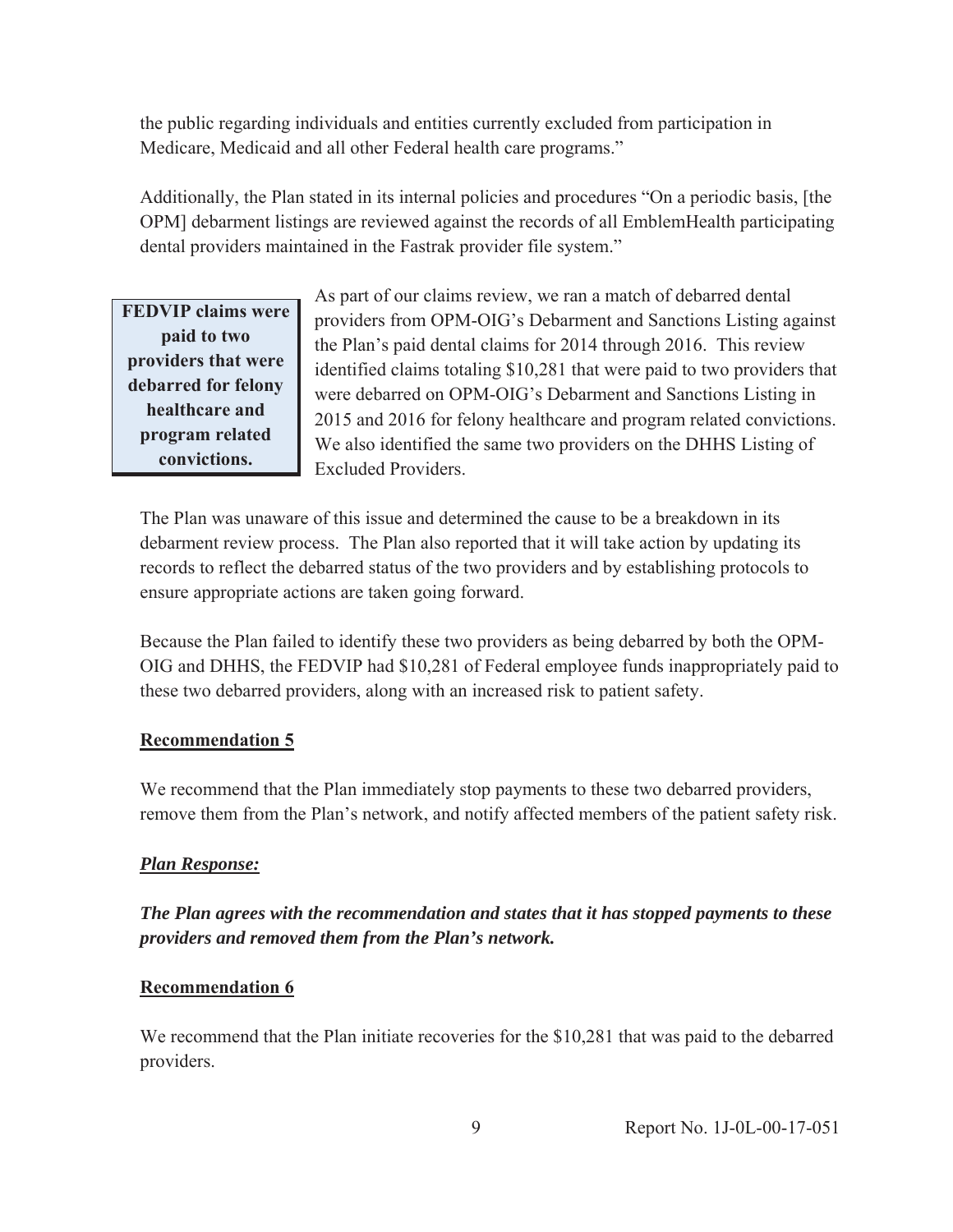#### <span id="page-13-0"></span>*Plan Response:*

#### *The Plan agrees with the recommendation and states that it has initiated recoveries for the \$10,281 paid to the debarred providers.*

#### **Recommendation 7**

We recommend that OPM create new guidance requiring all Plans to check for debarred providers on a monthly basis using the DHHS Listing of Excluded Providers and the OPM-OIG's Debarment and Sanctions Listing (when applicable).

#### *Plan Response:*

*The Plan agreed to work with OPM to create new guidance requiring all Plans to check for debarred providers on a monthly basis using the DHHS Listing of Excluded Providers and the OPM-OIG's Debarment and Sanctions Listing, when applicable.* 

#### **C. FRAUD AND ABUSE PROGRAM REVIEW**

Our review of the Plan's fraud and abuse program determined that it had sufficient policies and procedures in place to help reduce fraud, waste and abuse.

#### **D. PERFORMANCE GUARANTEES REVIEW**

#### **1. Compliance with Performance Standards**  Procedural **Procedural**

#### The Plan failed to track and meet numerous performance standards that it guaranteed in the Contract for 2014 through 2016.

Page 71 and 72 of the Plan's Response to the FEDVIP Solicitation, which became incorporated into the Contract, guaranteed the following performance standards during the initial enrollment and on an ongoing basis: **The Plan did not** 

- 85 percent of calls answered in 30 seconds or less; with the level of
- 1 percent or less call abandonment rate; **performance that it**
- 75 percent of written inquiries answered within 7 days **guaranteed in the** from receipt; **Contract. Contract.**
- 100 percent of written inquiries answered within 30 days from receipt;
- 7.1 day average response rate for written inquiries;

**provide customers**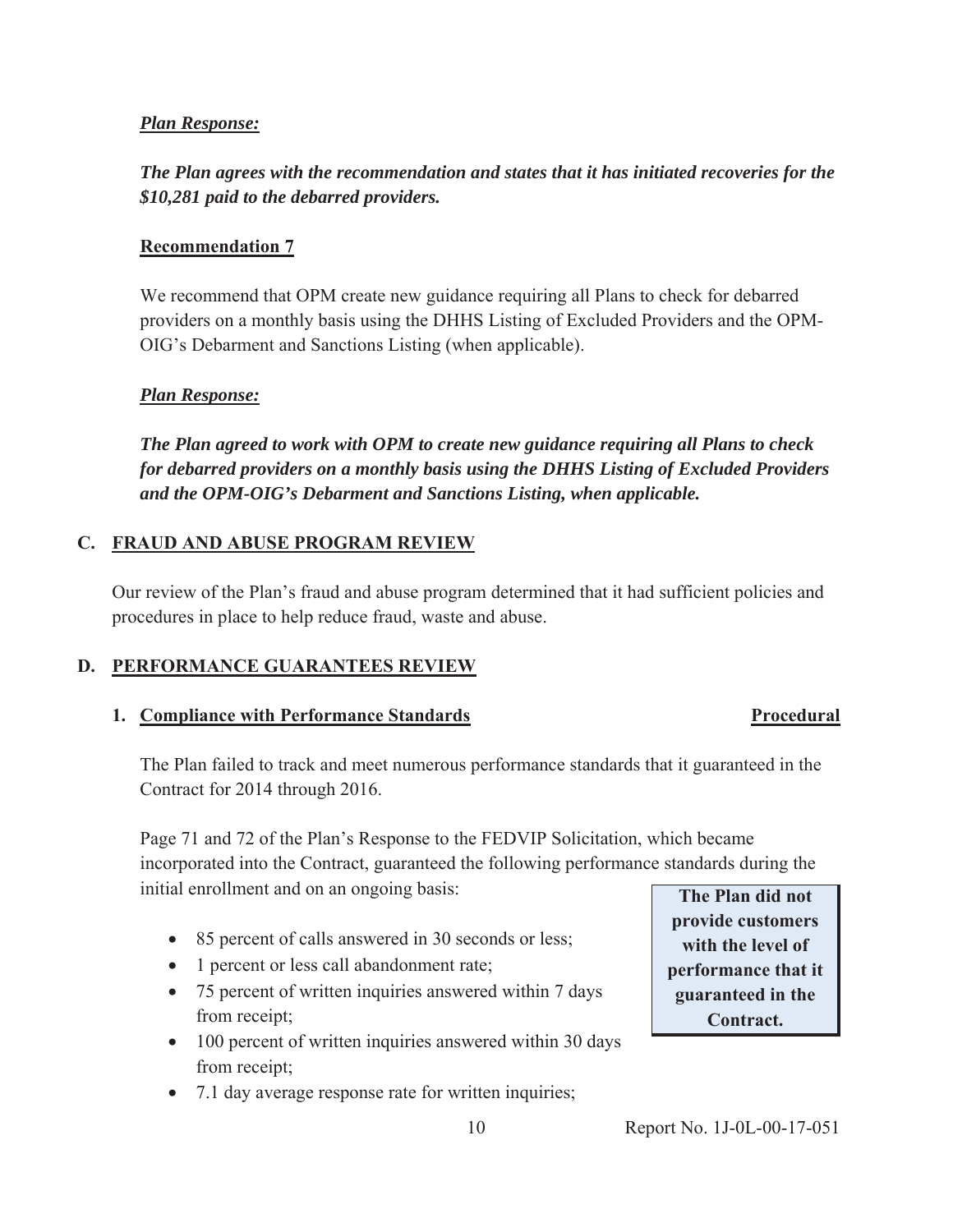- 100 percent of email inquiries answered within 2 days from receipt not requiring additional review;
- $\bullet$  100 percent of email inquiries answered within 7 days from receipt when requiring additional review; and
- 3.3 day average response rate for email inquiries.

To determine if the Plan met its performance standards in 2014 through 2016, we requested copies of its performance results and compared them to the guarantees listed in the Contract. Our review showed that the Plan failed to track and meet the following standards.

- $\bullet$  Eighty-five percent of calls answered in 30 seconds or less The Plan was unable to answer customer service calls timely in all three years, averaging only 56 to 77 percent of calls answered in 30 seconds or less with each year getting progressively worse.
- $\bullet$  One percent or less call abandonment rate The Plan had a call abandonment rate between 2 and 6 percent during the three year audit scope, with 2016 having a significant increase in lost calls.
- $\bullet$  Seventy-five percent of written inquiries answered within seven days The Plan never tracked or measured this guarantee.
- One hundred percent of written inquiries answered within  $30 \text{ days}$  The Plan was only able to answer an average of 63 to 80 percent of written inquiries within a 30 day period during the three years of our scope.
- $\bullet$  Seven point one day average response rate for written inquiries The Plan never tracked or measured this guarantee.
- One hundred percent of email inquiries answered within two days The Plan answered an average of 42 to 87 percent of email inquiries during the three-year period with 2016 having the fastest turn around.
- $\bullet$  One hundred percent of email inquiries requiring review answered within seven days – The Plan never tracked or measured this guarantee.
- Three point three day average response rate for email inquiries The Plan never tracked or measured this guarantee.

When we asked the Plan why the above performance standards were not being tracked or met, we found that the Plan was unaware that it guaranteed any performance standards in the **Contract** 

As a result of the Plan not tracking or meeting the above performance standards, FEDVIP members did not receive the level of service that was paid for and agreed to in the Contract.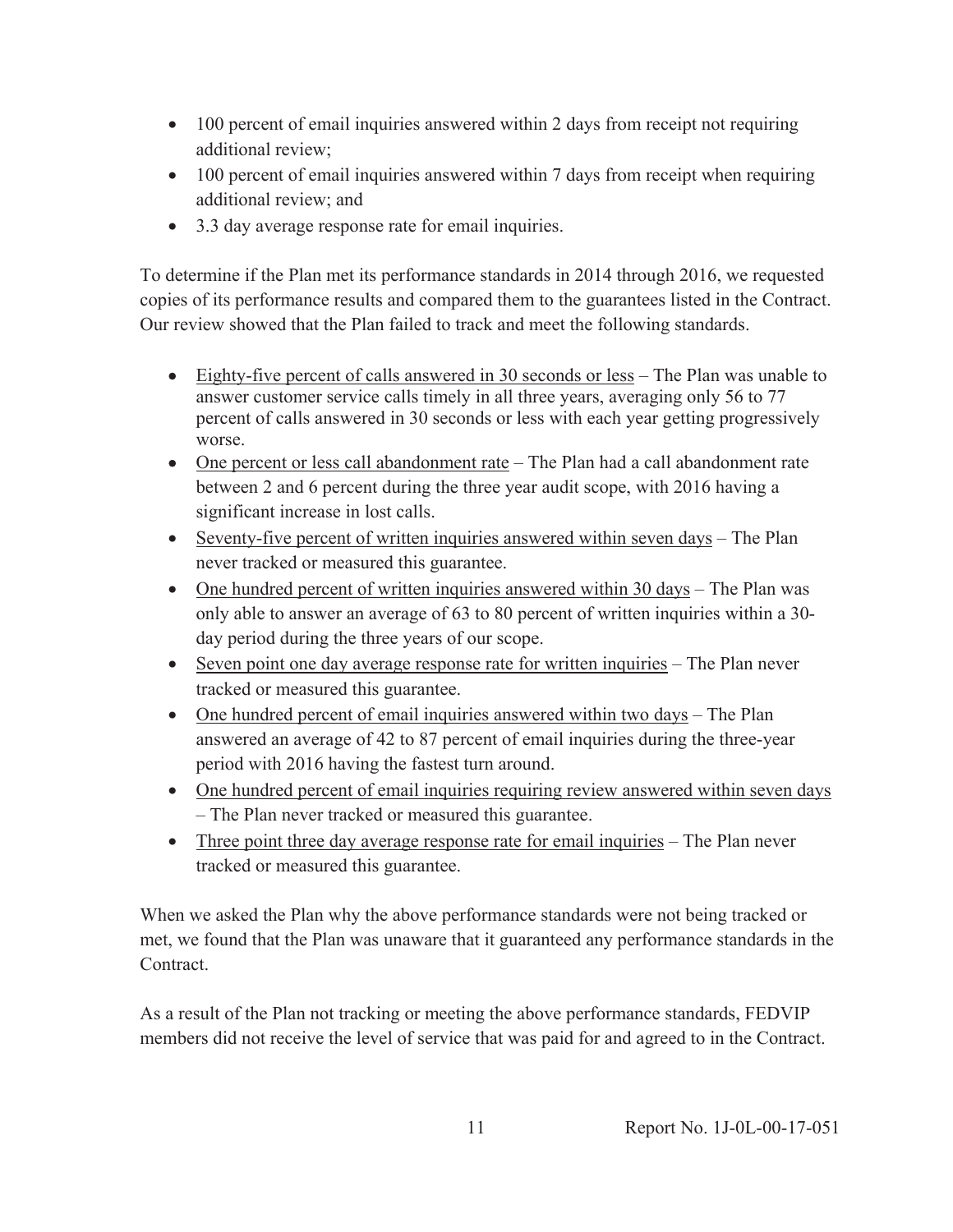#### **Recommendation 8**

We recommend that the Plan implement corrective action to improve each performance standard that was not met. The corrective action should include better training, faster systems, or more customer service staff to properly meet the performance guarantees. There should be no additional cost to the FEDVIP members for the improvement areas since the level of customer service was guaranteed under a fixed-price contract.

#### *Plan Response:*

*The Plan states that there are no performance standards in the current contract, but it is willing to update the contract with trackable performance standards where appropriate.* 

#### **OIG Response:**

The OIG disagrees with the Plan's assertion that there are no performance standards in its current contract with OPM. It clearly states on the second page of the Contract that the FEDVIP Solicitation and the Plan's technical cost proposal (Response to the FEDVIP Solicitation dated February 25, 2013) are incorporated into the Contract. As referenced in the finding above, pages 71 and 72 of the Plan's response to the FEDVIP Solicitation (dated February 25, 2013) states the standards that the Plan guaranteed in the initial enrollment period and on an ongoing basis. These are the standards the Plan needs to meet to be compliant with the Contract.

#### **Recommendation 9**

We recommend that the Plan update its policies and procedures to properly measure all performance standards that were guaranteed in the Contract.

#### *Plan Response:*

*As noted in response to recommendation 8, the Plan will track and report the new performance standards once the contract is updated.* 

#### **OIG Response:**

The OIG would like to reiterate that the current Contract has performance standards that were guaranteed for the initial enrollment period and on an ongoing basis. These are the standards that the Plan needs to properly measure.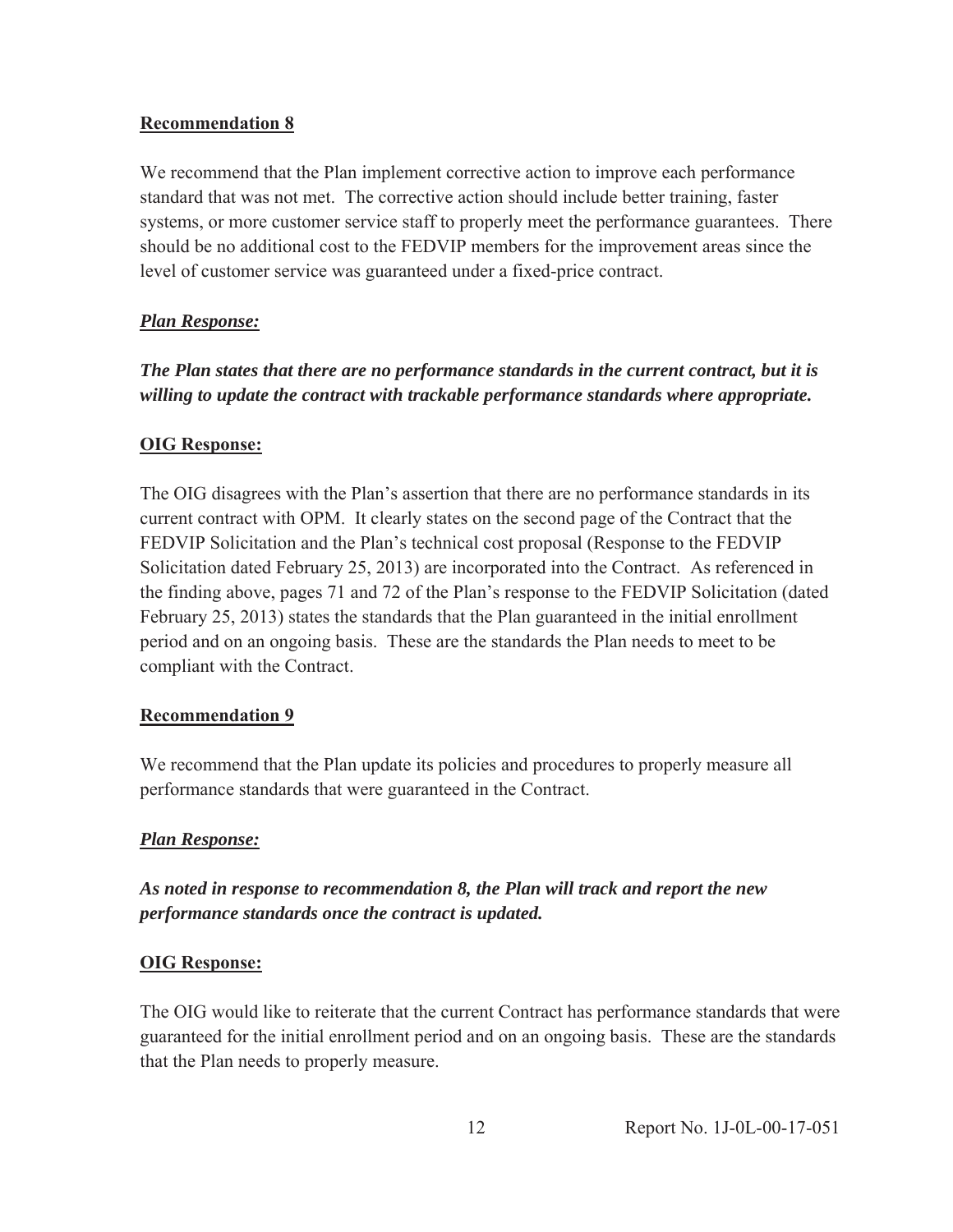#### <span id="page-16-0"></span>**Recommendation 10**

We recommend that OPM review the Plan's performance standards on a semi-annual basis until all of the performance guarantees are being met.

#### *Plan Response:*

*The Plan agreed to work with OPM to review the performance standards on a semi-annual basis until all of the performance guarantees are being achieved.* 

#### **E. PREMIUM RATE PROPOSALS REVIEW**

#### **1.** <u>Unsupported Pricing Assumptions</u> **Procedural Procedural**

The Plan was unable to provide sufficient documentation to support the development of its 2014 FEDVIP rates.

Section A.6 (Administration and Systems) of the Contract states, "The Contractor must keep all records, including enrollment, claims and financial records, for the current year and an additional six years."

For each year of our audit scope, we reviewed the Plan's premium rates to determine if accurate pricing assumptions were used based on supporting documentation. During this review, we found the following two instances where the Plan failed to maintain proper documentation to support data and assumptions used in the development of its 2014 premium rates.

- The Plan used 2012 enrollment statistics for its 2014 proposed rates, in which it applied an 8 percent increase for each year after 2012. When the OIG requested documentation to support the actual 2012 enrollment statistics and the 8 percent increase, the Plan did not have supporting documentation.
- To develop the 2014 premium rates, the Plan increased its 2012 base rate by 1.5 percent for 2013 and 3.0 percent for 2014 (4.5 percent overall) to account for a preferred fee schedule change in each year. When the OIG requested support for the 4.5 percent rate increase from 2012 to 2014, the Plan reported to the OIG that it does not have documentation for the 4.5 percent increase since it was only an estimate.

Because the Plan failed to maintain supporting documentation for the data and assumptions used to develop its 2014 premium rates, we were unable to assess the accuracy of the Plan's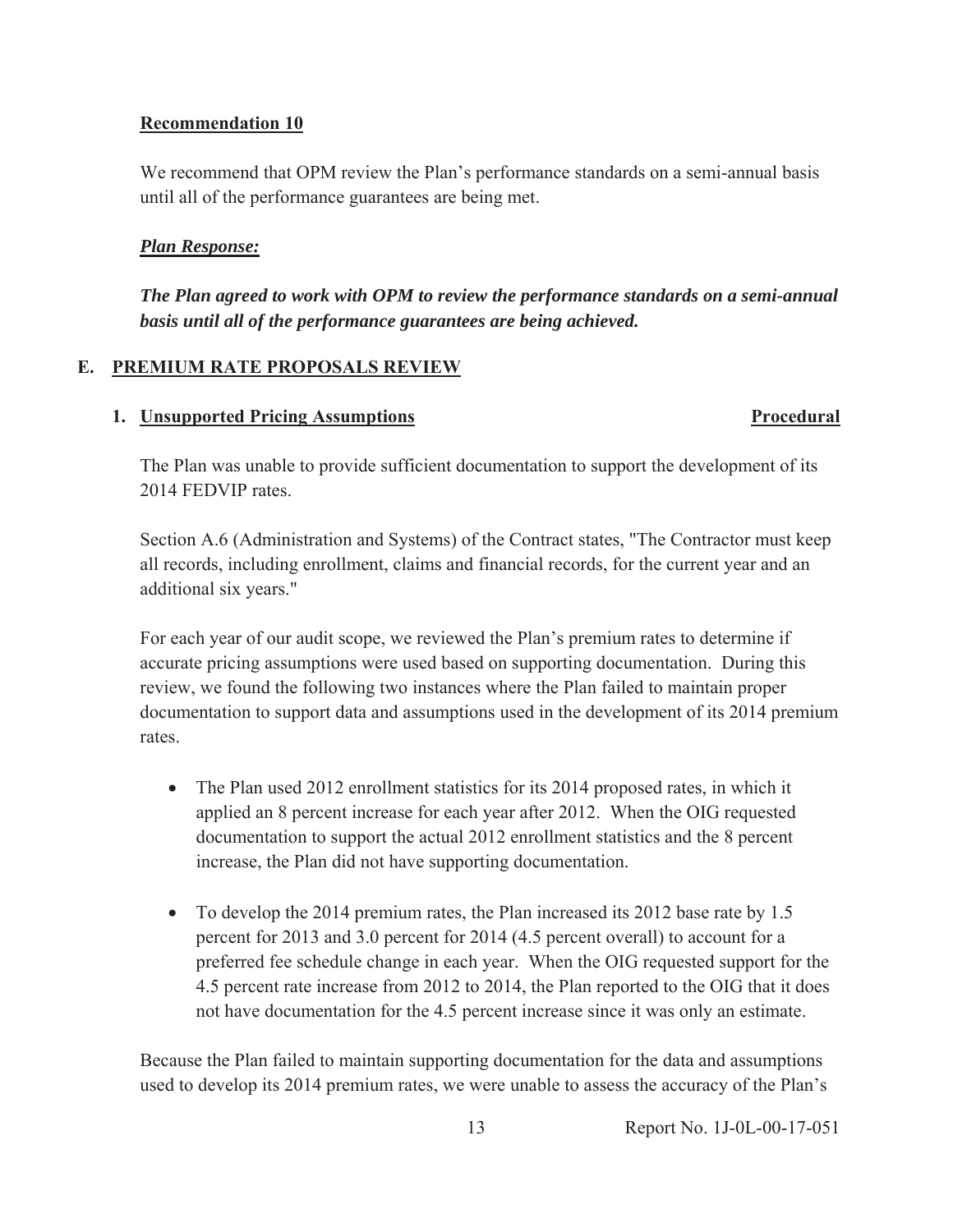base rates for its seven year fixed-price contract. Additionally, we determined that there is an increased risk that Federal enrollees may be overcharged by the Plan in future years as it changes its pricing strategies and assumptions over time without maintaining proper documentation.

#### **Recommendation 11**

We recommend that the Plan implement policies and procedures to ensure that all data and assumptions used to develop each year's premium rates are properly maintained in accordance with the Contract's records retention clause.

#### *Plan Response:*

*The Plan agrees with the recommendation and states that it will work with OPM to ensure compliance with any policies and procedures to properly maintain all data and assumptions used to develop each year's premium rates.*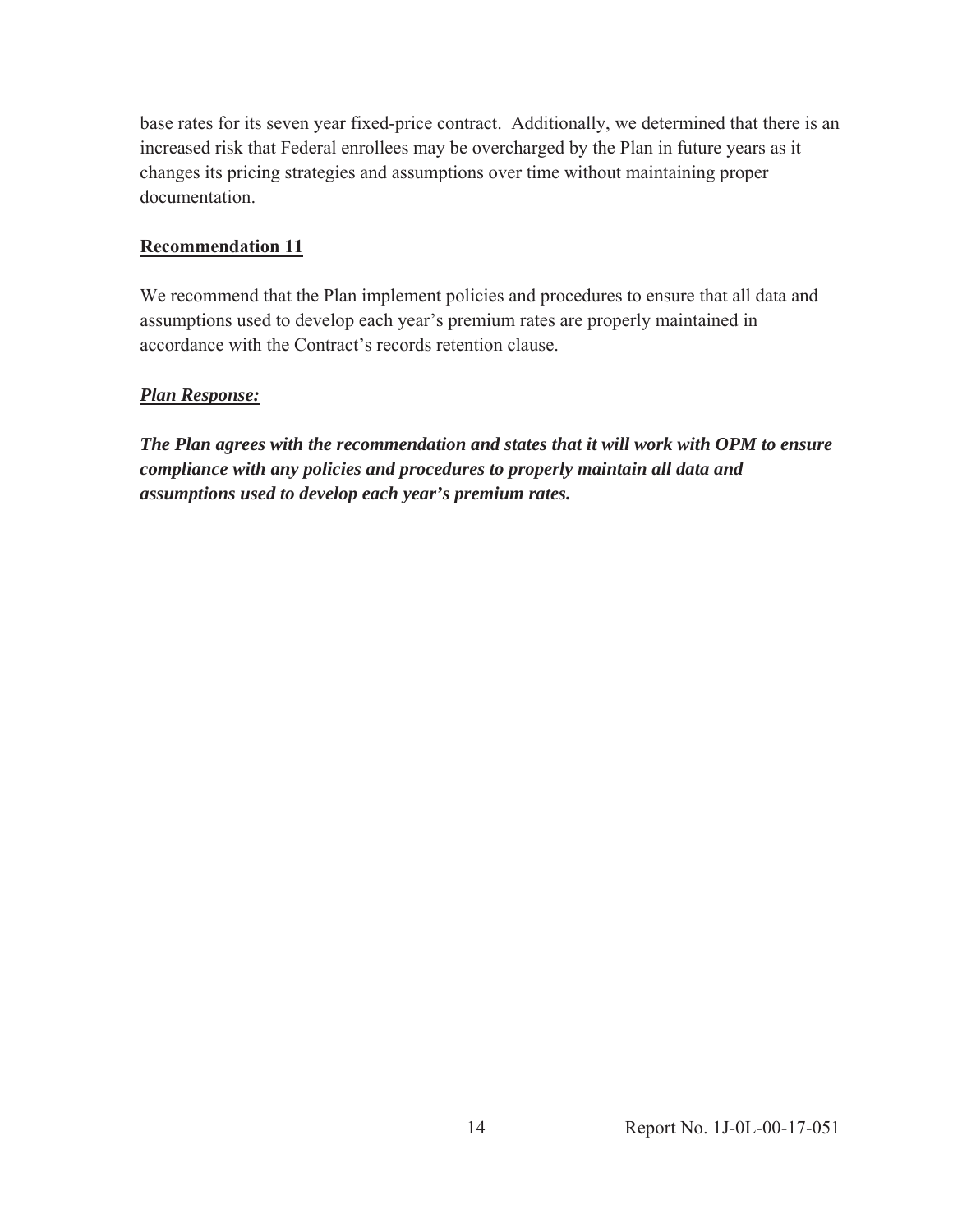### APPENDIX

<span id="page-18-0"></span>

55 Water Street, New York, New York 10041-8190

June 26, 2018

Chief Special Audits Group Office of Personnel Management 1900 "E" Street, N.W. Room 6400 Washington, DC 20414

Re: Federal Employees Dental and Vision Insurance Program (FEDVIP) Audit # **1J-0L-00-17-051** 

Dear ,

On behalf of the EmblemHealth Federal Employees Dental Insurance Program (FEDVIP), please find our responses to the 2014 2016 Draft Audit **#1J-0L-00-17-051** findings.

We appreciate the opportunity to provide comments to the audit findings. The attached documentation includes our responses and any additional information asked for.

Please contact me with any additional questions.



Group Health Incorporated (GHI). HIP Health Plan of New York (HIP). HIP Insurance Company of New York and EmblemHealth Services Company. LLC are EmblemHealth companies EmblemHealth Services Company, LLC provides administrative services to the EmblemHealth companies.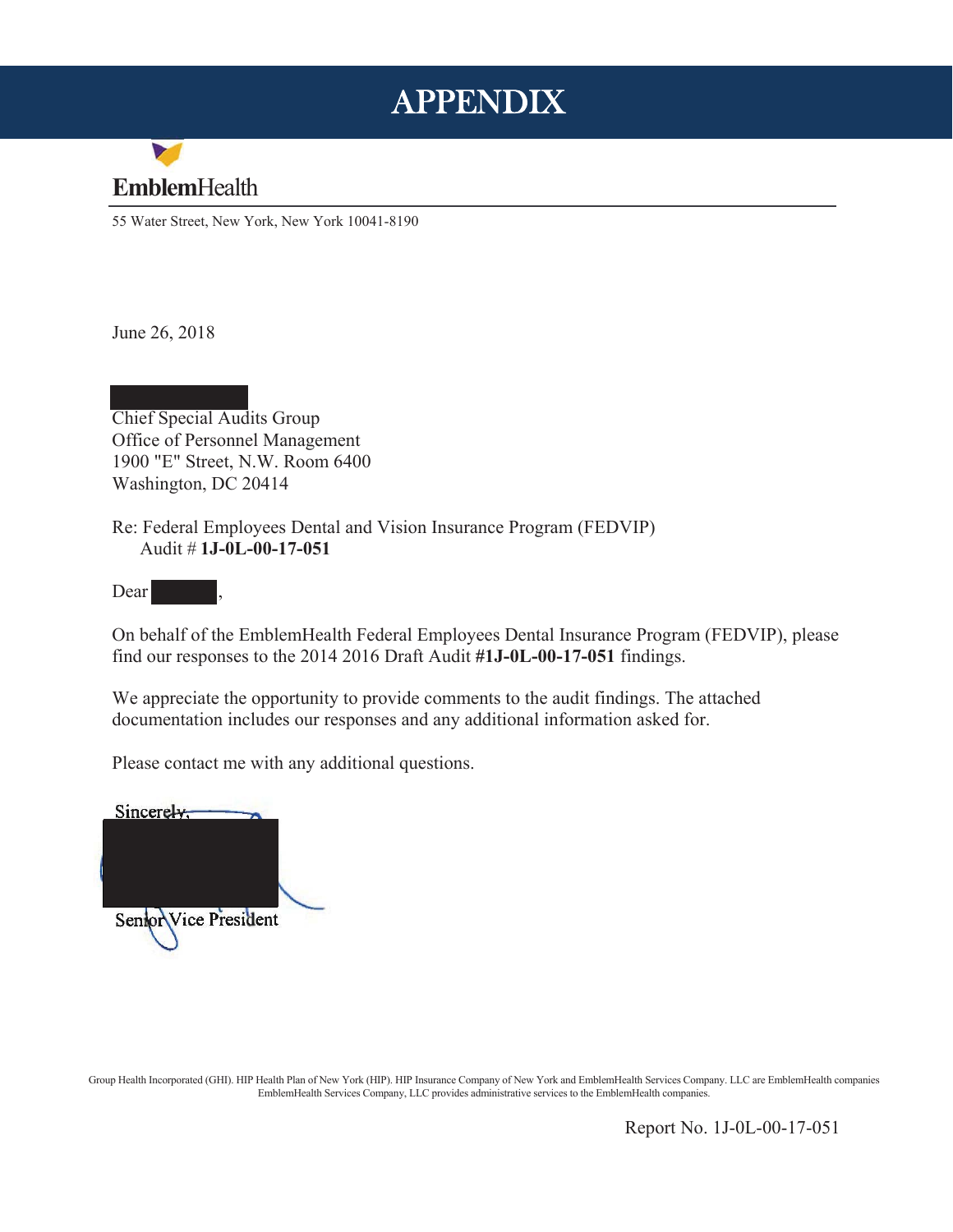**Audit of the Federal Employees Dental and Vision Insurance Program Operations As Administered by EmblemHealth Dental For Contract Years 2014 through 2016 Report Number 1J-0L-00-17-051** 

### **EmblemHealth responses to Audit Findings**

#### **Finding:**

Failure to Submit 2016 Annual Accounting Statements, EmblemHealth Dental (Plan) failed to submit its 2016 certified annual accounting statements (AAS) to the U.S. Office of Personnel Management (OPM)

#### **Recommendation 1:**

We recommend the Plan implement policies and procedures to ensure a timely submission of its certified AAS to OPM by June of each year.

### *The Plan is in agreement with recommendation 1: The Plan has implemented a timeline tracking grid to ensure timely submissions of its certified AAS to OPM by June of each year.*

#### **Recommendation 2:**

 Actuaries and Program Office the necessary time to assess the carrier's prior year financial results We recommend that OPM implement procedures to collect and verify the submission of the carrier's AAS for FEDVIP operations in a timely manner, thereby allowing OPM's Office of before approving its premium rates.

### *The Plan will work with OPM on any recommendation of implementing procedures to collect and verify the submission of the carrier's AAS for FEDVIP operations in a timely manner.*

#### **Finding:**

 Errors in Annual Accounting Statements (Procedural), the Plan understated premiums received by approximately \$2.1 million in its 2014 AAS and improperly classified several accounts as expenses in its 2014 through 2016 AAS

#### **Recommendation 3:**

We recommend that the Plan create policies and procedures to ensure that its certified AAS accurately reports premiums received from BENEFEDS and expenses incurred for FEDVIP operations during the CY in accordance with the Federal Acquisition Regulations.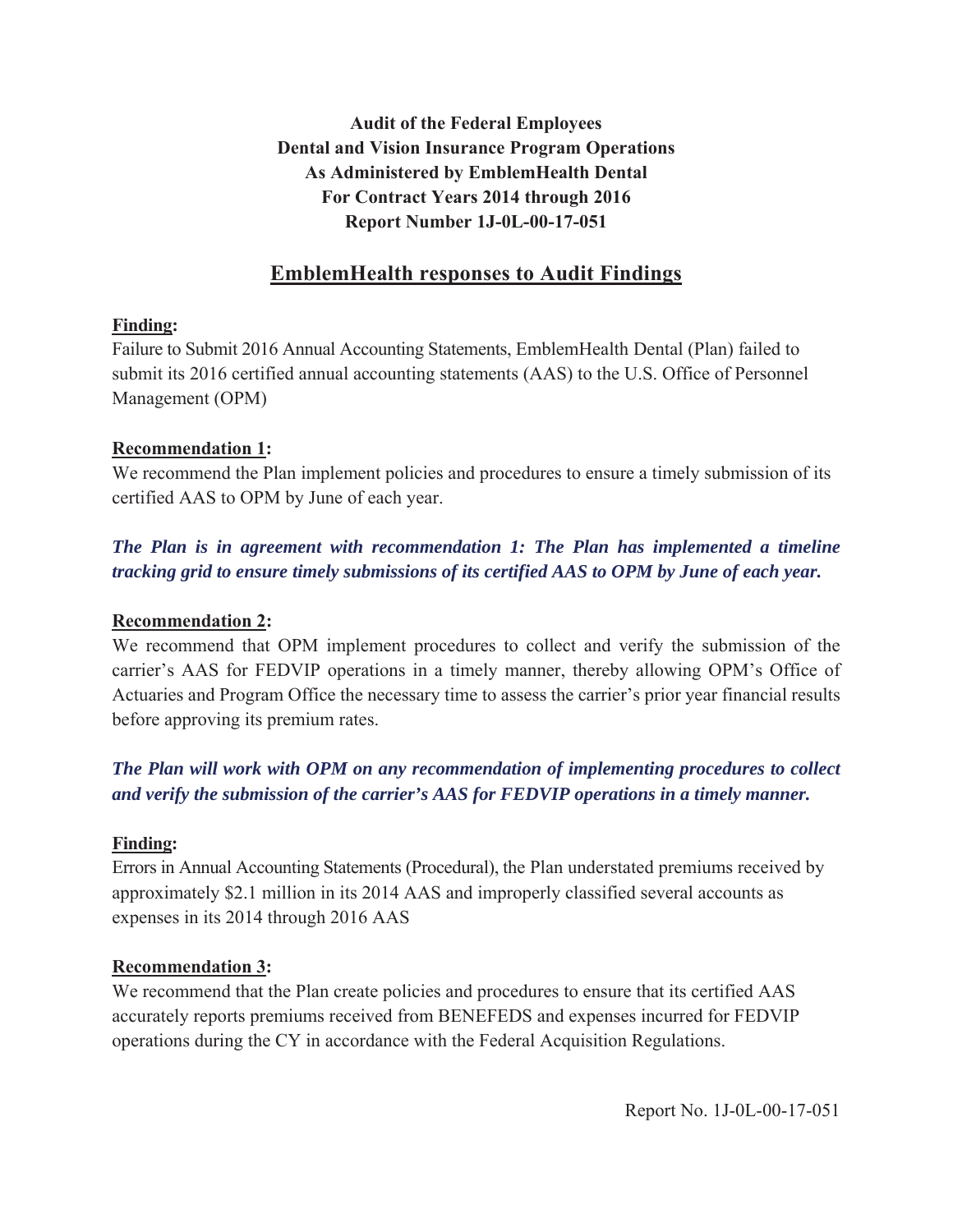*315 `. This amount is taken from the general ledger for the GHI FEDVIP Plan. Administrative The Plan is in agreement with recommendation 3: The Plan has created policies and procedures to ensure that it's certified AAS accurately reports premiums received from BENEFEDS and expenses incurred for FEDVIP operations during the CY in accordance with the Federal Acquisition Regulations. The Premium for the FEDVIP Program is taken from the GHI General Ledger for the 12 months ended at December 3f. The premium in the general ledger for the FEDVIP Program represents premium billed and received during the calendar year. Claims Incurred- Claims incurred represents the paid claims plus the change in the 1BNR for the 12 month period ended December Expenses — Administrative expenses for the FEDVIP Plan represent all allowable and reasonable expenses incurred relating to the Plan for the 12 month period ended December and is consistent with the FAR guidance provided by OPM.* 

#### **Recommendation 4:**

We recommend that the Plan submit a revised 2014 certified AAS to OPM's Program Office and Office of Actuaries that accurately reports the premiums received and expenses incurred during CY 2014.

*The Plan is in agreement with recommendation 4: The Plan attached a revised 2014 AAS reports to OPM's Program Office and Office of Actuaries that accurately reports the premiums received and expenses incurred during CY 2014.* 

#### **Finding:**

Claims Paid to Debarred Providers, the Plan paid \$10,281 in claims to two debarred providers in 2015 and 2016.

#### **Recommendation 5:**

We recommend that the Plan immediately stop payments to these two debarred providers remove them from the Plan's network, and notify affected members who received services of the patient safety risk.

*The Plan is in agreement with recommendation 5: The plan has stopped payments to these two debarred providers and removed the providers from the Plan's network.* 

#### **Recommendation 6:**

We recommend that the Plan initiate recoveries for the \$10,281 that was paid to the debarred providers.

*The Plan is in agreement with recommendation 6: The Plan has initiated recoveries for the \$10,281 that was paid to the debarred providers.*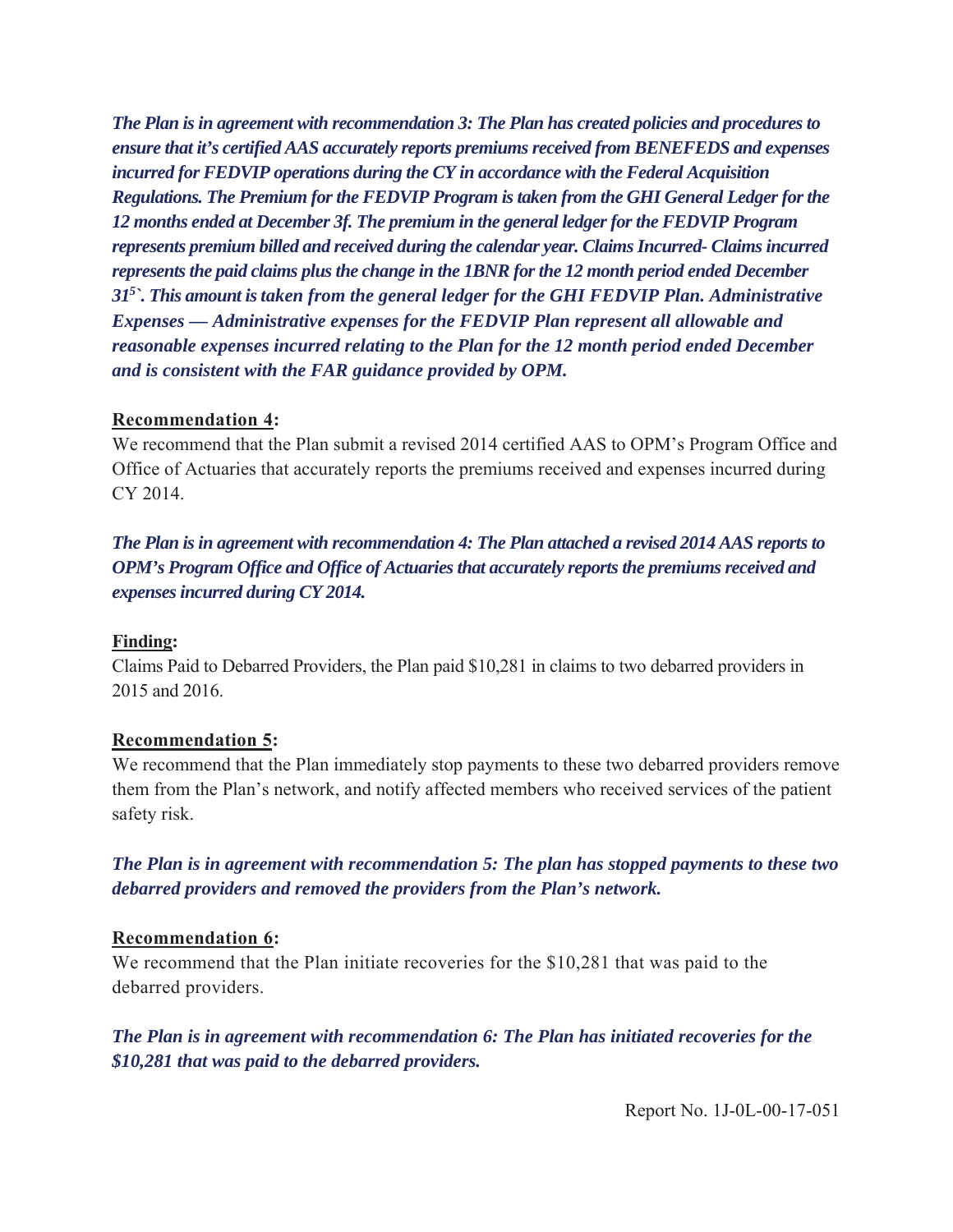#### **Recommendation 7:**

 We recommend that OPM create new guidance requiring all Plans to check for debarred providers on a monthly basis using the DHHS Listing of Excluded Providers and the OPM-01G's Debarment and Sanctions Listing (when applicable).

*The Plan is willing to work with OPM to create new guidance requiring all Plans to check for debarred providers on a monthly basis using the DHHS Listing of Excluded Providers and the OPM-OIG's Debarment and Sanctions Listing (when applicable).* 

#### **Finding:**

Compliance with Performance Standards, the Plan failed to track and meet numerous performance standards that it guaranteed for 2014 through 2016.

#### **Recommendation 8:**

We recommend that the Plan implement corrective action to improve each performance standard that was not met. The corrective action should include better training, faster systems, or more customer service staff to properly meet the performance guarantees. There should be no additional cost to the FEDVIP members for the improvement areas since the level of customer service was guaranteed under a fixed-price contract.

*The Plan notes that there are no performance standards in the current contract with OPM. The Plan is more than willing to engage with the contract to suggest and track performance standards as recommended and appropriate.* 

#### **Recommendation 9:**

We recommend that the Plan update its policies and procedures to properly measure all performance standards that were guaranteed in the Contract.

*As noted in the above response to recommendation # 8, upon completion of the updated contract, the Plan will track and report the established performance standards.* 

#### **Recommendation 10:**

We recommend that OPM review the Plan's performance standards on a semi-annual basis until all of the performance guarantees are being met.

*The Plan will work with OPM and will review the Plan's performance standards on a semiannual basis until all of the performance standards are being achieved.*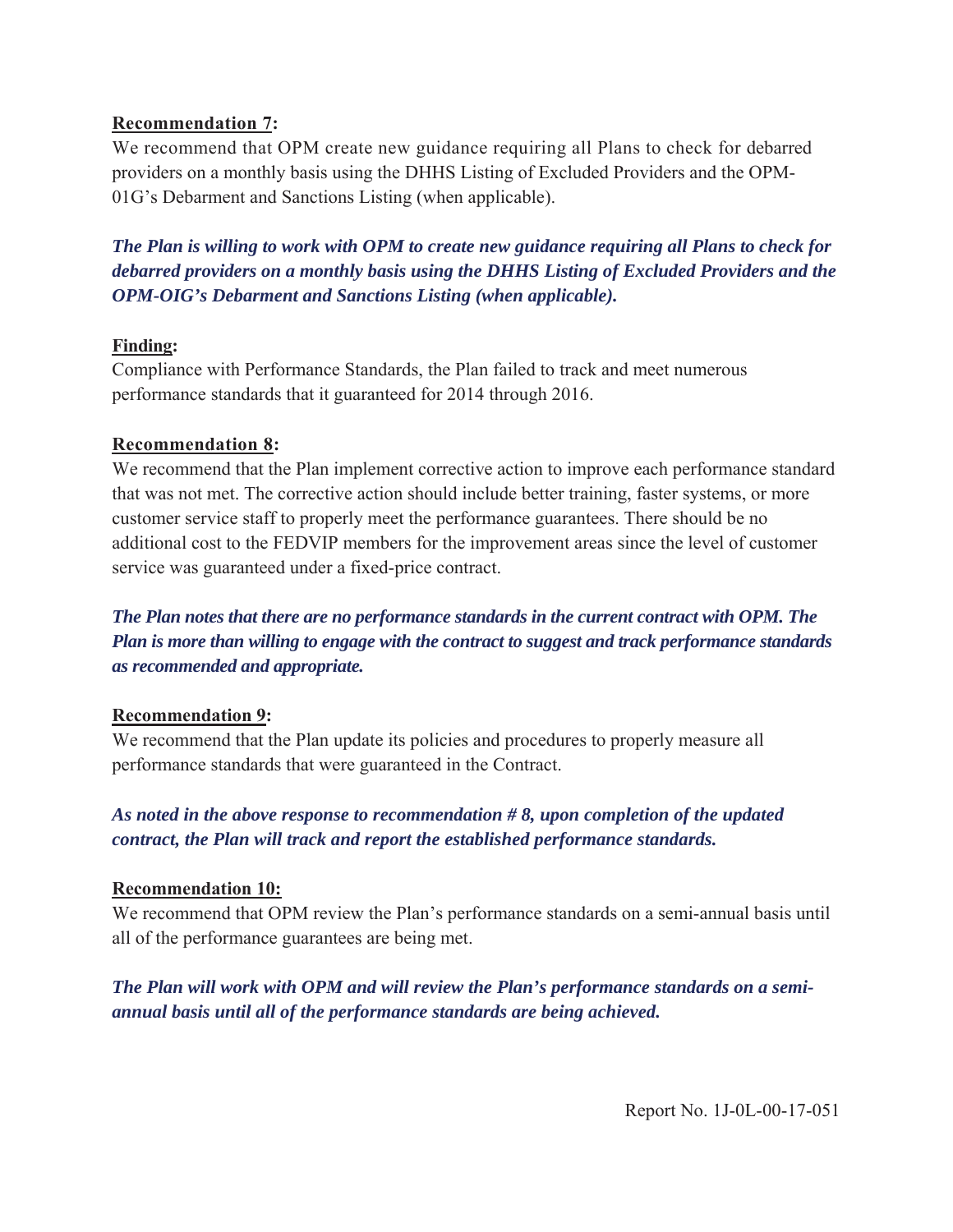**Finding:** Premium Rate Proposal Review, the Plan was unable to support several pricing assumptions used in its 2014 premium rate proposal.

#### **Recommendation 11:**

 assumptions used to develop each year's premium rates are properly maintained in accordance We recommend that the Plan implement policies and procedures to ensure that all data and with the Contract's records retention clause.

*The Plan is in agreement with recommendation 11: The Plan will work with OPM to ensure that we comply with any policies and procedures to ensure that all data and assumptions used to develop each year's premium rates are properly maintained.* 

> **Attachment -2014 Revised AAS Removed by OIG for Reporting Purposes**